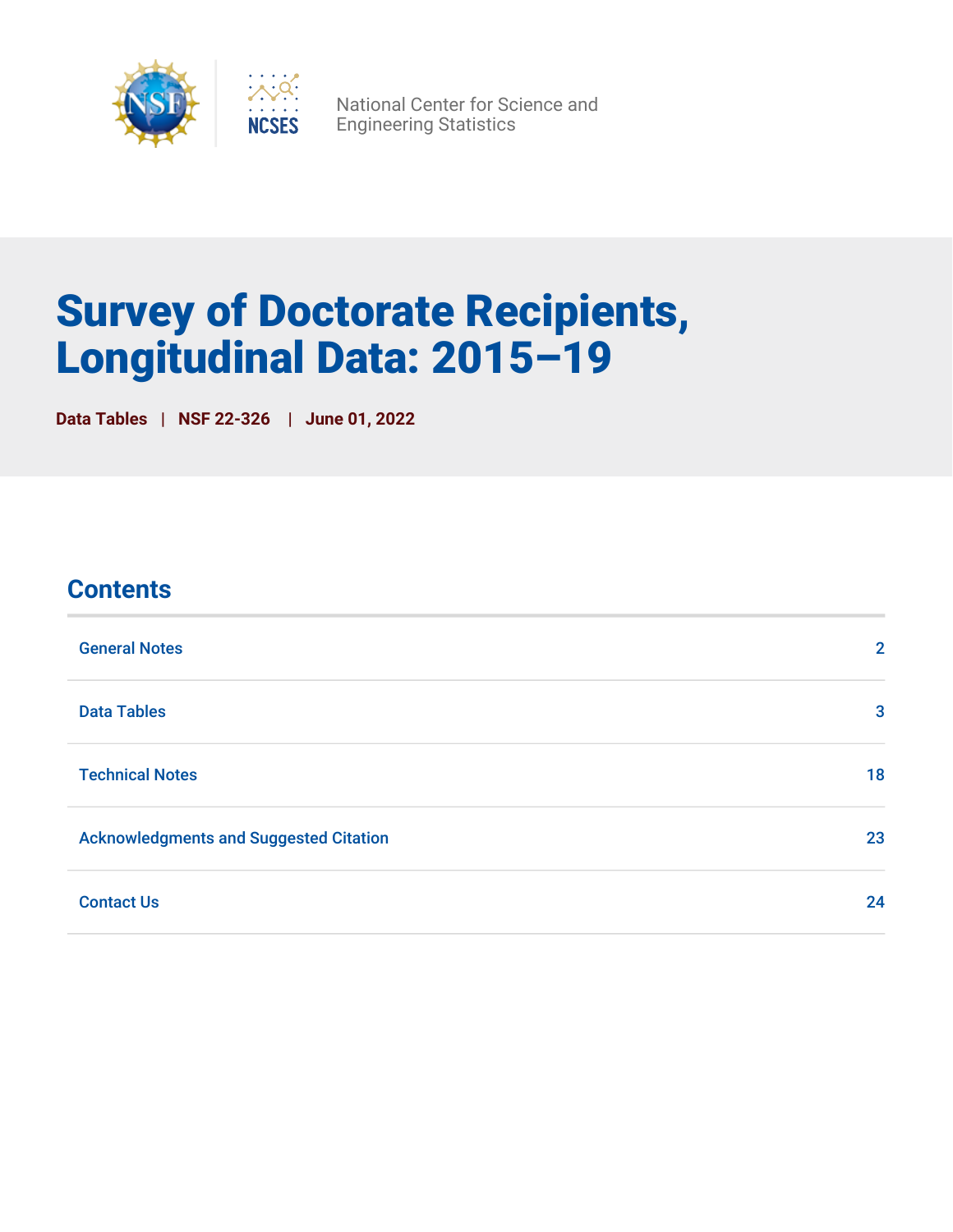## <span id="page-1-0"></span>**General Notes**

The Survey of Doctorate Recipients (SDR), conducted by the National Center for Science and Engineering Statistics within the National Science Foundation and by the National Institutes of Health, provides demographic, education, and career history information from individuals with a U.S. research doctoral degree in a science, engineering, or health (SEH) field. This report contains technical documentation for the longitudinal subsample of the 2015 SDR (the LSDR 2015–25 panel), which is designed to provide information about employment changes among the population of U.S.-trained science, engineering, and health (SEH) doctorate holders less than 65 years of age in 2015 over a 10-year period (2015–25). The first release of data from the LSDR 2015–25 panel includes survey data from three cycles of the SDR: 2015, 2017, and 2019.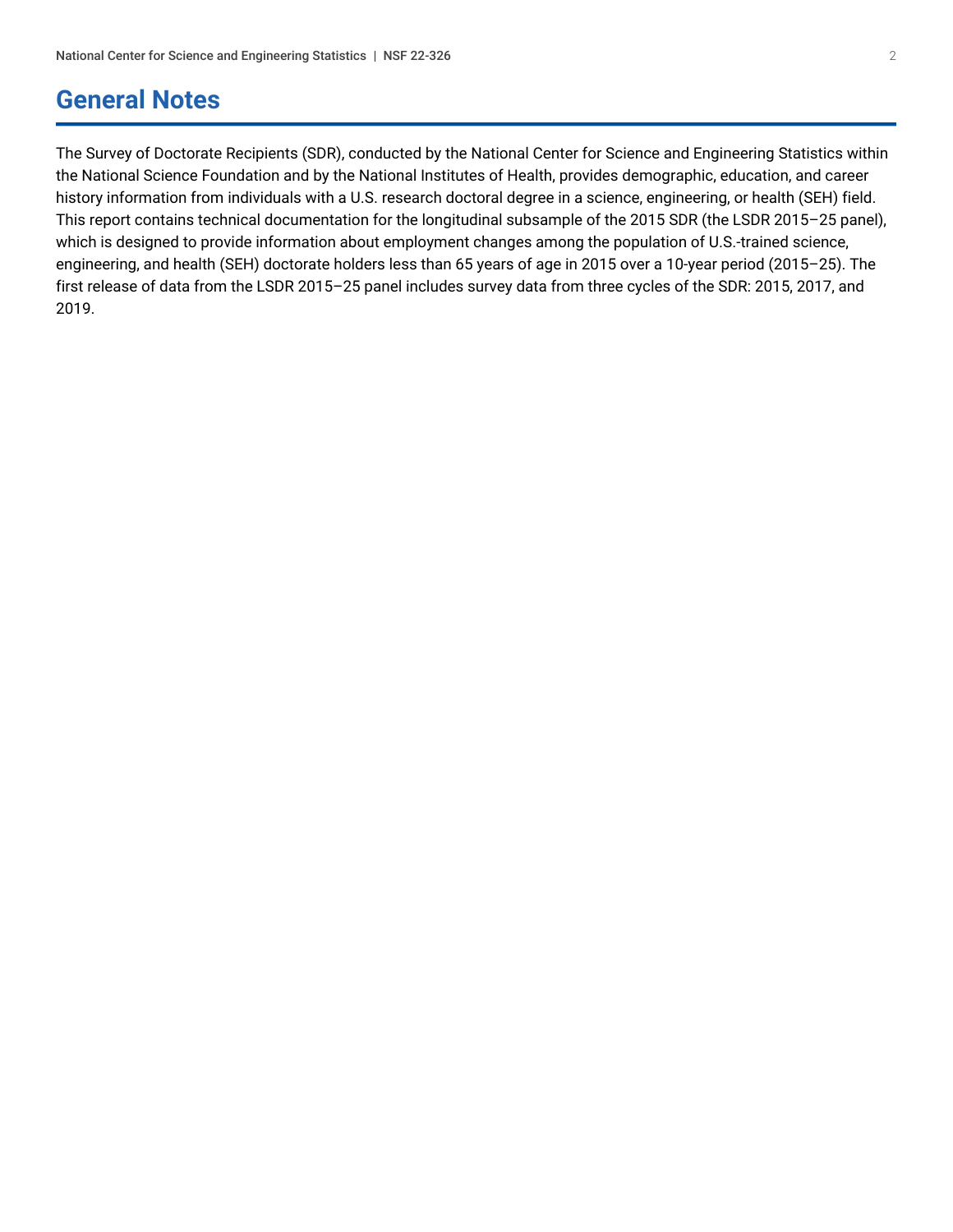## <span id="page-2-0"></span>**Data Tables**

| Table   | Title                                                                                                                                      |
|---------|--------------------------------------------------------------------------------------------------------------------------------------------|
| $1-A$   | Doctoral scientists and engineers, by demographic and degree characteristics and unemployment spells: 2015–<br>19                          |
| $1 - B$ | Doctoral scientists and engineers, by demographic and degree characteristics and employment sector changes:<br>$2015 - 19$                 |
| $1-C$   | Doctoral scientists and engineers, by demographic and degree characteristics and changes between U.S. and<br>non-U.S. location: 2015-19    |
| $2-A$   | Doctoral scientists and engineers, by demographic and degree characteristics and workforce transitions: 2015-<br>19                        |
| $2 - B$ | Employed doctoral scientists and engineers, by demographic and degree characteristics and transitions to<br>retirement: 2015-19            |
| $2-C$   | Transitions between out-of-field job and in-field job among doctoral scientists and engineers: 2015-19                                     |
| $2-D$   | Doctoral scientists and engineers, by demographic and degree characteristics and transitions into and out of the<br>United States: 2015-19 |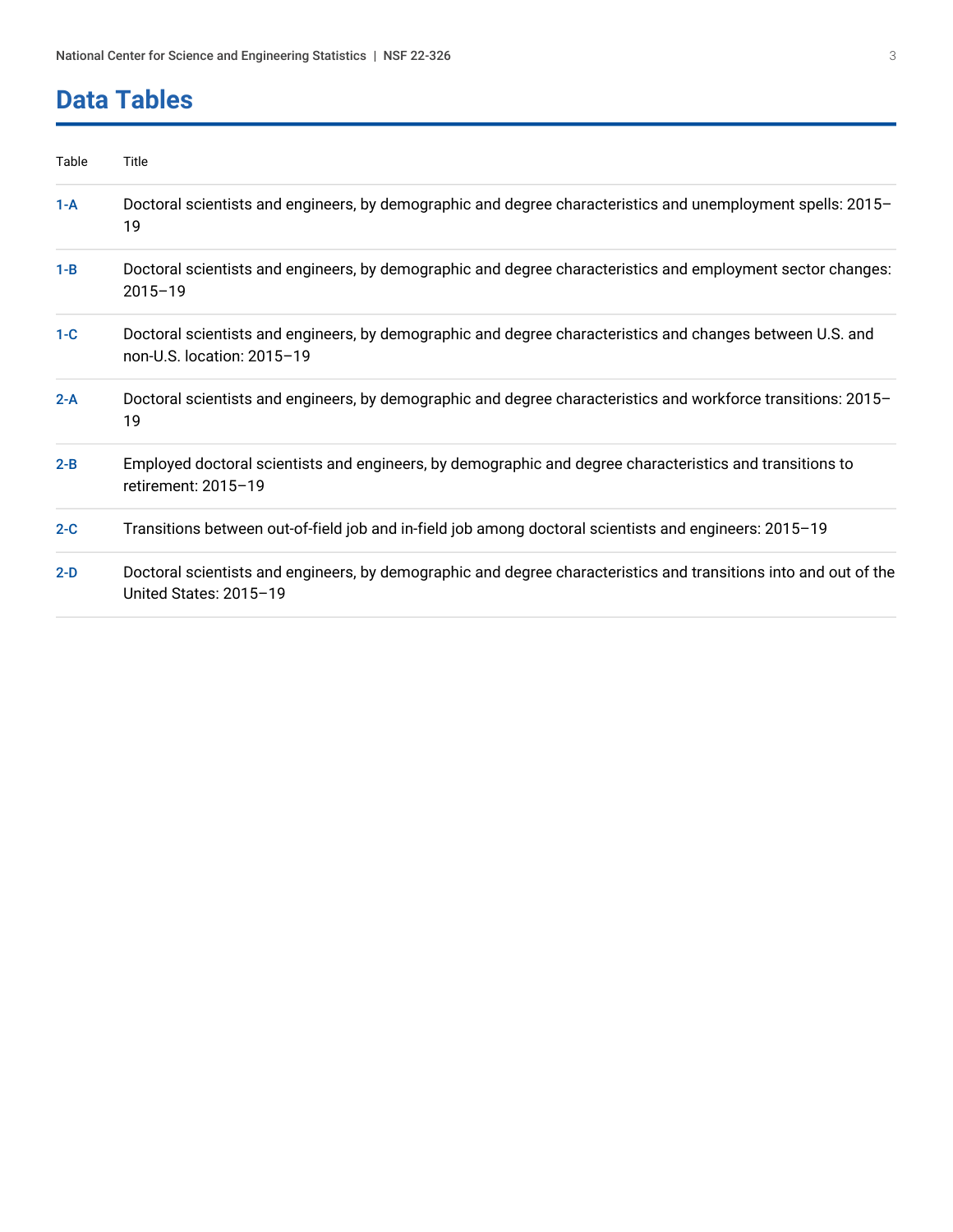#### **TABLE 1-A**

#### **Doctoral scientists and engineers, by demographic and degree characteristics and unemployment spells: 2015–19**

(Number and percent)

<span id="page-3-0"></span>

|                                                                 |               | All scientists and |              |           | Unemployment spells (number) |           |              |           |              |           |          |           |         |           | Unemployment spells (%) |           |         |           |
|-----------------------------------------------------------------|---------------|--------------------|--------------|-----------|------------------------------|-----------|--------------|-----------|--------------|-----------|----------|-----------|---------|-----------|-------------------------|-----------|---------|-----------|
|                                                                 | engineers     |                    | 0            |           |                              |           |              |           | 3            |           | $\Omega$ |           |         |           | $\overline{2}$          |           | 3       |           |
| Demographic and degree characteristics                          | <b>Number</b> | <b>SE</b>          | <b>Total</b> | <b>SE</b> | <b>Total</b>                 | <b>SE</b> | <b>Total</b> | <b>SE</b> | <b>Total</b> | <b>SE</b> | Percent  | <b>SE</b> | Percent | <b>SE</b> | Percent                 | <b>SE</b> | Percent | <b>SE</b> |
| Total                                                           | 856,050       | 1,500              | 825,650      | 1,800     | 24,450                       | 925       | 4,600        | 425       | 1,350        | 200       | 96.45    | 0.15      | 2.86    | 0.15      | 0.54                    | 0.05      | 0.16    | 0.05      |
| Gender                                                          |               |                    |              |           |                              |           |              |           |              |           |          |           |         |           |                         |           |         |           |
| Male                                                            | 556,750       | 1,475              | 538,550      | 1,625     | 14,300                       | 700       | 2,850        | 350       | 1,050        | 200       | 96.73    | 0.15      | 2.57    | 0.15      | 0.51                    | 0.10      | 0.19    | 0.05      |
| Female                                                          | 299,300       | 950                | 287,100      | 1,075     | 10,150                       | 525       | 1,750        | 225       | 300          | 75        | 95.92    | 0.20      | 3.39    | 0.20      | 0.59                    | 0.10      | 0.09    | 0.05      |
| Ethnicity and race                                              |               |                    |              |           |                              |           |              |           |              |           |          |           |         |           |                         |           |         |           |
| Hispanic or Latino <sup>a</sup>                                 | 43,100        | 475                | 41,100       | 500       | 1,600                        | 175       | 250          | 75        | 150          | 75        | 95.36    | 0.40      | 3.67    | 0.40      | 0.61                    | 0.20      | 0.36    | 0.20      |
| Not Hispanic or Latino <sup>b</sup>                             |               |                    |              |           |                              |           |              |           |              |           |          |           |         |           |                         |           |         |           |
| American Indian or Alaska Native                                | 2,450         | 200                | 2,300        | 200       | 100                          | 50        | D            | D         | D.           | D         | 95.20    | 1.45      | 3.81    | 1.30      | D                       | D         | D       | D         |
| Asian                                                           | 237,150       | 1.000              | 227,850      | 1,225     | 7,500                        | 525       | 1,350        | 275       | 450          | 150       | 96.08    | 0.30      | 3.17    | 0.25      | 0.57                    | 0.15      | 0.18    | 0.10      |
| <b>Black or African American</b>                                | 29,050        | 400                | 27,400       | 425       | 1,350                        | 200       | 200          | 75        | 100          | 50        | 94.27    | 0.65      | 4.72    | 0.65      | 0.68                    | 0.20      | 0.33    | 0.15      |
| White                                                           | 534,100       | 1,650              | 517,150      | 1,825     | 13,550                       | 725       | 2,700        | 350       | 650          | 125       | 96.83    | 0.15      | 2.54    | 0.15      | 0.51                    | 0.10      | 0.12    | 0.05      |
| More than one race <sup>c</sup>                                 | 10,150        | 450                | 9,800        | 475       | 350                          | 75        | 50           | 25        | D            | D         | 96.32    | 0.80      | 3.21    | 0.75      | 0.46                    | 0.25      | D       | D         |
| Field of degree                                                 |               |                    |              |           |                              |           |              |           |              |           |          |           |         |           |                         |           |         |           |
| Science                                                         | 640,450       | 1,350              | 617,600      | 1,400     | 18,350                       | 725       | 3,400        | 350       | 1,050        | 175       | 96.43    | 0.15      | 2.87    | 0.15      | 0.53                    | 0.10      | 0.16    | 0.05      |
| Biological, agricultural, and environmental life sciences       | 219,850       | 800                | 210,350      | 900       | 7,750                        | 450       | 1,250        | 200       | 500          | 125       | 95.68    | 0.25      | 3.52    | 0.20      | 0.57                    | 0.10      | 0.23    | 0.10      |
| Computer and information sciences                               | 29,600        | 175                | 28,550       | 225       | 900                          | 150       | 150          | 75        | D            | D         | 96.44    | 0.60      | 2.97    | 0.50      | 0.46                    | 0.20      | D       | D         |
| Mathematics and statistics                                      | 37,650        | 425                | 36,600       | 425       | 700                          | 175       | 300          | 125       | D            | D         | 97.22    | 0.55      | 1.80    | 0.45      | 0.73                    | 0.30      | D       | D.        |
| Physical sciences, geosciences, atmospheric, and ocean sciences | 139,100       | 675                | 133,700      | 700       | 4,250                        | 325       | 850          | 175       | 250          | 100       | 96.13    | 0.30      | 3.06    | 0.25      | 0.63                    | 0.15      | 0.18    | 0.10      |
| Psychology                                                      | 105,000       | 800                | 102,550      | 825       | 2,250                        | 225       | 200          | 75        | $\mathsf{D}$ | D         | 97.65    | 0.25      | 2.12    | 0.25      | 0.19                    | 0.10      | D       | D         |
| Social sciences                                                 | 109,250       | 775                | 105,850      | 800       | 2,600                        | 250       | 700          | 150       | 100          | 50        | 96.88    | 0.30      | 2.38    | 0.25      | 0.63                    | 0.15      | 0.11    | 0.05      |
| Engineering                                                     | 178,050       | 700                | 171,800      | 850       | 4,950                        | 450       | 1,050        | 225       | 250          | 100       | 96.48    | 0.30      | 2.79    | 0.25      | 0.60                    | 0.15      | 0.14    | 0.05      |
| Health                                                          | 37,550        | 425                | 36,300       | 450       | 1,100                        | 225       | 100          | 50        | D            | D         | 96.57    | 0.55      | 2.96    | 0.60      | 0.32                    | 0.15      | D       | D         |
| Years since degree                                              |               |                    |              |           |                              |           |              |           |              |           |          |           |         |           |                         |           |         |           |
| $\leq 10$ years                                                 | 164,250       | 675                | 156,750      | 800       | 6,350                        | 400       | 900          | 150       | 200          | 75        | 95.45    | 0.30      | 3.88    | 0.25      | 0.55                    | 0.10      | 0.13    | 0.05      |
| $11 - 20$ years                                                 | 291,850       | 1,000              | 282,700      | 1,100     | 7,650                        | 500       | 1,200        | 200       | 400          | 100       | 96.85    | 0.20      | 2.61    | 0.20      | 0.40                    | 0.10      | 0.13    | 0.05      |
| $21 - 30$ years                                                 | 243,350       | 1,325              | 235,050      | 1,425     | 6,150                        | 450       | 1,750        | 275       | 400          | 125       | 96.59    | 0.25      | 2.53    | 0.20      | 0.71                    | 0.15      | 0.17    | 0.05      |
| > 30 years                                                      | 156,600       | 1,225              | 151,150      | 1,250     | 4,300                        | 400       | 800          | 175       | 350          | 125       | 96.52    | 0.30      | 2.75    | 0.25      | 0.52                    | 0.15      | 0.22    | 0.10      |
| Residence location in 2015                                      |               |                    |              |           |                              |           |              |           |              |           |          |           |         |           |                         |           |         |           |
| U.S. residing                                                   | 742.750       | 1.850              | 715,800      | 2,000     | 21,750                       | 850       | 4,050        | 425       | 1.150        | 200       | 96.37    | 0.15      | 2.93    | 0.15      | 0.55                    | 0.10      | 0.15    | 0.05      |
| Non-U.S. residing                                               | 113.300       | 1,250              | 109,850      | 1,250     | 2,650                        | 300       | 550          | 100       | 200          | 75        | 96.97    | 0.30      | 2.36    | 0.30      | 0.49                    | 0.10      | 0.18    | 0.10      |
| Disability status in 2015                                       |               |                    |              |           |                              |           |              |           |              |           |          |           |         |           |                         |           |         |           |
| With disability                                                 | 71.700        | 1,250              | 68,100       | 1,225     | 2,400                        | 275       | 950          | 200       | 200          | 75        | 94.97    | 0.50      | 3.37    | 0.40      | 1.35                    | 0.25      | 0.31    | 0.10      |
| Without disability                                              | 784.350       | 1.950              | 757,550      | 2,225     | 22,050                       | 850       | 3,650        | 375       | 1,150        | 200       | 96.58    | 0.15      | 2.81    | 0.15      | 0.46                    | 0.05      | 0.14    | 0.05      |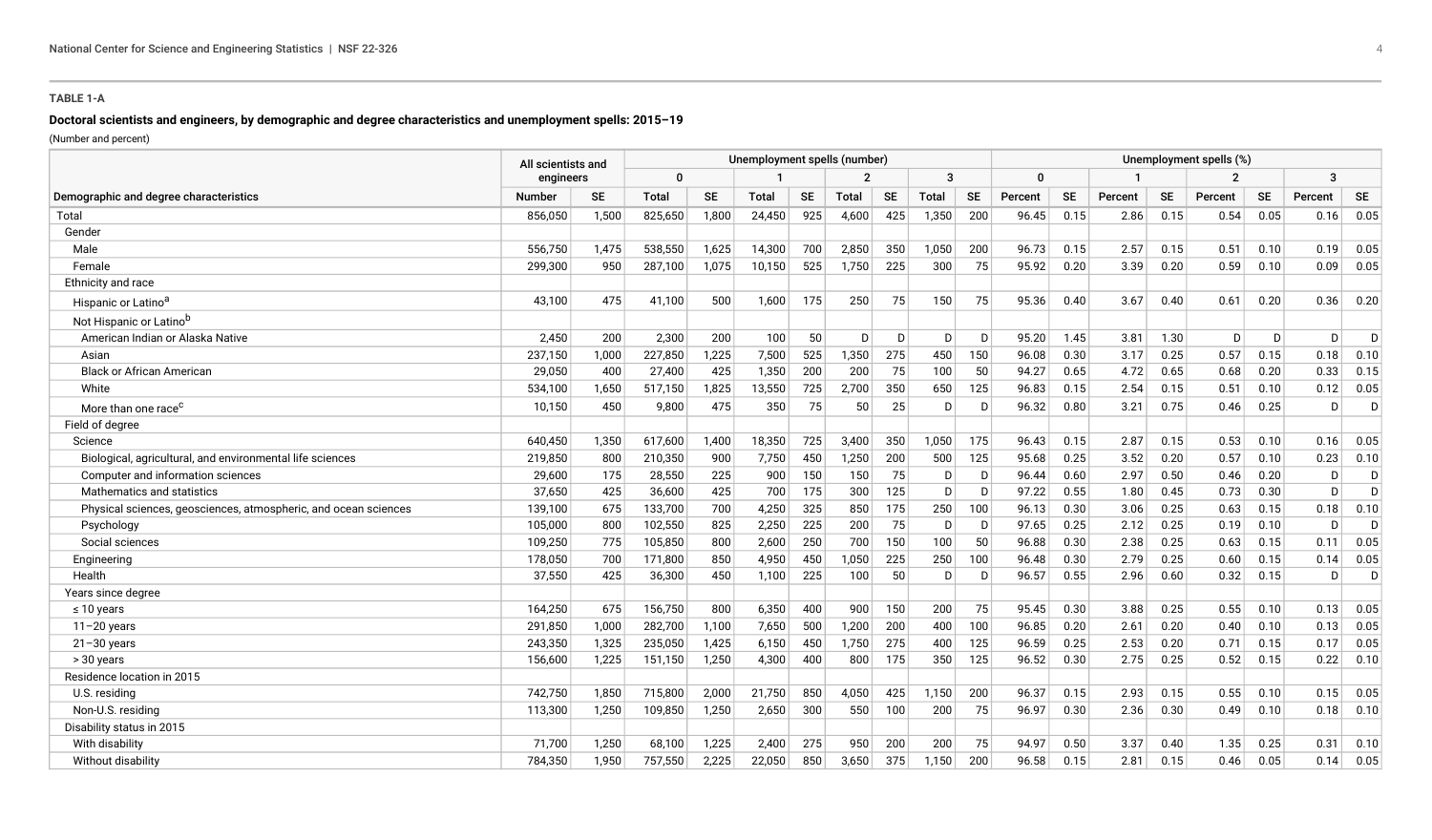#### **TABLE 1-A**

#### **Doctoral scientists and engineers, by demographic and degree characteristics and unemployment spells: 2015–19**

#### (Number and percent)

|                                        | All scientists and |           |         |           | Unemployment spells (number) |           |       |           |              |                  |         |           |         |           | Unemployment spells (%) |           |         |      |
|----------------------------------------|--------------------|-----------|---------|-----------|------------------------------|-----------|-------|-----------|--------------|------------------|---------|-----------|---------|-----------|-------------------------|-----------|---------|------|
|                                        | engineers          |           |         |           |                              |           |       |           |              |                  |         |           |         |           |                         |           |         |      |
| Demographic and degree characteristics | <b>Number</b>      | <b>SE</b> | Total   | <b>CF</b> | Total                        | <b>SE</b> | Total | <b>SE</b> | <b>Total</b> | <b>SE</b>        | Percent | <b>SE</b> | Percent | <b>SE</b> | Percent                 | <b>SE</b> | Percent | ∣ SE |
| Citizenship at graduation              |                    |           |         |           |                              |           |       |           |              |                  |         |           |         |           |                         |           |         |      |
| U.S. citizen and permanent resident    | 598,950            | 2,075     | 578,050 | 2,075     | 16,850                       | 750       | 3,250 | 350       | 850          | 150              | 96.51   | 0.15      | 2.81    | 0.15      | 0.54                    | 0.10      | 0.14    | 0.05 |
| Temporary visa holder                  | 257,100            | 1.600     | 247,600 | 1,675     | 7,600                        | 475       | 1,350 | 225       | 550          | 125 <sub>1</sub> | 96.31   | 0.25      | 2.95    | 0.20      | 0.53                    | 0.10      | 0.21    | 0.05 |

#### D = suppressed to avoid disclosure of confidential information.

#### SE = standard error.

a Hispanic or Latino may be of any race.

b American Indian or Alaska Native, Asian, Black or African American, and White are single race.

<sup>c</sup> Other race includes Native Hawaiian or Other Pacific Islander and persons reporting more than one race who are not of Hispanic or Latino ethnicity.

#### **Note(s):**

Numbers are rounded to the nearest 50. Standard errors are rounded up to the nearest 25. Detail may not add to total because of rounding. Unemployed includes individuals who were not working during the survey reference wee prior 4 weeks or who were on layoff from their job. Number of unemployment spells is the count of times an individual was unemployed on the survey reference week of 1 February 2015, 2017, and 2019. Residence location is ba February 2015. Survey asks degree of difficulty-none, slight, moderate, severe, or unable to do-an individual has in seeing (with glasses), hearing (with hearing aid), walking without assistance, lifting 10 pounds, or conc Those respondents who answered "moderate," "severe," or "unable to do" for any activity were classified as having a disability.

#### **Source(s):**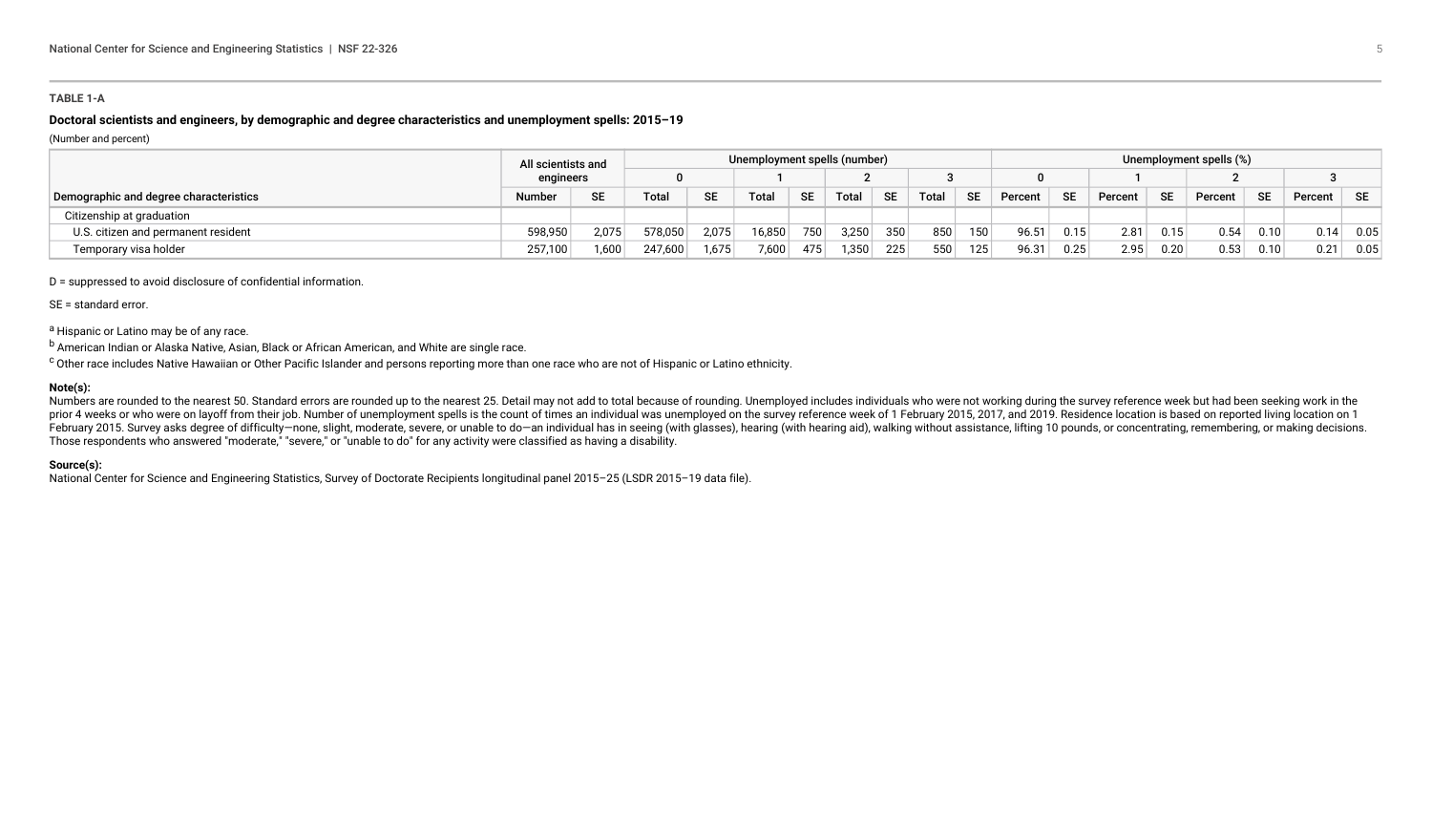#### <span id="page-5-0"></span>**TABLE 1-B**

#### **Doctoral scientists and engineers, by demographic and degree characteristics and employment sector changes: 2015–19**

(Number and percent)

|                                                                          | All scientists                                    |           |               |           | Employment sector changes (number) |           |              |           |         |           | Employment sector changes (%) |           |         |           |
|--------------------------------------------------------------------------|---------------------------------------------------|-----------|---------------|-----------|------------------------------------|-----------|--------------|-----------|---------|-----------|-------------------------------|-----------|---------|-----------|
| Demographic and degree                                                   | and engineers<br>employed in all<br>three surveys |           | 0             |           | 1                                  |           | $\mathbf{2}$ |           | 0       |           | 1                             |           | 2       |           |
| characteristics                                                          | <b>Number</b>                                     | <b>SE</b> | <b>Total</b>  | <b>SE</b> | <b>Total</b>                       | <b>SE</b> | Total        | <b>SE</b> | Percent | <b>SE</b> | Percent                       | <b>SE</b> | Percent | <b>SE</b> |
| Total                                                                    | 745,400                                           | 1,950     | 601,500       | 2,350     | 102,900                            | 1,575     | 41.050       | 1,300     | 80.69   | 0.25      | 13.80                         | 0.25      | 5.51    | 0.20      |
| Gender                                                                   |                                                   |           |               |           |                                    |           |              |           |         |           |                               |           |         |           |
| Male                                                                     | 494,200                                           | 1,650     | 406,750       | 2,000     | 62,000                             | 1,200     | 25,500       | 975       | 82.30   | 0.30      | 12.54                         | 0.25      | 5.16    | 0.20      |
| Female                                                                   | 251,200                                           | 1,350     | 194,750       | 1,300     | 40,900                             | 950       | 15,550       | 725       | 77.53   | 0.45      | 16.28                         | 0.40      | 6.19    | 0.30      |
| Ethnicity and race                                                       |                                                   |           |               |           |                                    |           |              |           |         |           |                               |           |         |           |
| Hispanic or Latino <sup>a</sup>                                          | 38,350                                            | 525       | 30.100        | 525       | 5,850                              | 300       | 2,400        | 225       | 78.57   | 0.90      | 15.20                         | 0.75      | 6.24    | 0.60      |
| Not Hispanic or Latino <sup>b</sup>                                      |                                                   |           |               |           |                                    |           |              |           |         |           |                               |           |         |           |
| American Indian or<br>Alaska Native                                      | 2,150                                             | 200       | 1,850         | 200       | 200                                | 75        | 100          | 50        | 86.67   | 3.10      | 8.92                          | 2.60      | 4.42    | 1.80      |
| Asian                                                                    | 211,250                                           | 1,400     | 172,750       | 1,700     | 26,300                             | 925       | 12,200       | 650       | 81.78   | 0.55      | 12.46                         | 0.45      | 5.77    | 0.30      |
| <b>Black or African</b><br>American                                      | 25,450                                            | 425       | 19,100        | 400       | 4,300                              | 250       | 2,050        | 200       | 75.07   | 1.00      | 16.82                         | 0.85      | 8.12    | 0.70      |
| White                                                                    | 459,300                                           | 2,025     | 370,900       | 2,150     | 64,850                             | 1,225     | 23,500       | 925       | 80.76   | 0.30      | 14.12                         | 0.30      | 5.12    | 0.20      |
| More than one race <sup>c</sup>                                          | 9,000                                             | 425       | 6,750         | 400       | 1,450                              | 175       | 800          | 150       | 75.31   | 2.10      | 15.87                         | 1.75      | 8.82    | 1.55      |
| Field of degree                                                          |                                                   |           |               |           |                                    |           |              |           |         |           |                               |           |         |           |
| Science                                                                  | 553,950                                           | 1,500     | 442,450       | 2,025     | 80,250                             | 1,350     | 31,250       | 1,125     | 79.87   | 0.30      | 14.49                         | 0.25      | 5.64    | 0.25      |
| Biological, agricultural,<br>and environmental life<br>sciences          | 189,050                                           | 950       | 146,550       | 1,150     | 32,000                             | 850       | 10,500       | 500       | 77.52   | 0.50      | 16.93                         | 0.45      | 5.55    | 0.30      |
| Computer and<br>information sciences                                     | 26,100                                            | 375       | 22,500        | 450       | 2,500                              | 275       | 1,100        | 200       | 86.19   | 1.15      | 9.65                          | 1.05      | 4.16    | 0.75      |
| Mathematics and<br>statistics                                            | 33,650                                            | 475       | 30,000        | 525       | 2,800                              | 275       | 850          | 175       | 89.07   | 0.95      | 8.36                          | 0.85      | 2.58    | 0.50      |
| Physical sciences,<br>geosciences,<br>atmospheric, and<br>ocean sciences | 120,550                                           | 625       | 98,200        | 1,050     | 15,300                             | 700       | 7,050        | 500       | 81.45   | 0.70      | 12.69                         | 0.60      | 5.86    | 0.45      |
| Psychology                                                               | 89,300                                            | 750       | 65,550        | 875       | 16,350                             | 650       | 7,400        | 500       | 73.43   | 0.85      | 18.30                         | 0.70      | 8.27    | 0.55      |
| Social sciences                                                          | 95,300                                            | 825       | 79,650        | 925       | 11,300                             | 525       | 4,350        | 375       | 83.59   | 0.65      | 11.85                         | 0.55      | 4.55    | 0.40      |
| Engineering                                                              | 159,650                                           | 975       | 133,300       | 1,250     | 18,200                             | 775       | 8,150        | 600       | 83.51   | 0.60      | 11.40                         | 0.50      | 5.09    | 0.40      |
| Health                                                                   | 31,800                                            | 525       | 25,750        | 575       | 4,400                              | 350       | 1,650        | 225       | 80.85   | 1.25      | 13.88                         | 1.05      | 5.26    | 0.70      |
| Years since degree                                                       |                                                   |           |               |           |                                    |           |              |           |         |           |                               |           |         |           |
| $\leq 10$ years                                                          | 150,000                                           | 875       | 109.800       | 1,150     | 29,250                             | 750       | 10,950       | 550       | 73.20   | 0.60      | 19.49                         | 0.50      | 7.30    | 0.40      |
| $11 - 20$ years                                                          | 270,400                                           | 1,150     | 221,650       | 1,475     | 34,950                             | 1,125     | 13,800       | 725       | 81.97   | 0.50      | 12.92                         | 0.45      | 5.11    | 0.30      |
| $21 - 30$ years                                                          | 214,150                                           | 1,450     | 179,000       | 1,700     | 24,800                             | 925       | 10,350       | 725       | 83.58   | 0.55      | 11.58                         | 0.45      | 4.84    | 0.35      |
| > 30 years                                                               | 110,850                                           | 1,150     | 91,050        | 1,150     | 13,900                             | 750       | 5,900        | 450       | 82.14   | 0.70      | 12.52                         | 0.65      | 5.33    | 0.40      |
| Residence location in 2015                                               |                                                   |           |               |           |                                    |           |              |           |         |           |                               |           |         |           |
| U.S. residing                                                            | 643,500                                           | 1,950     | 519,250       | 2,275     | 89,400                             | 1,475     | 34,850       | 1,150     | 80.69   | 0.30      | 13.89                         | 0.25      | 5.42    | 0.20      |
| Non-U.S. residing                                                        | 101,900                                           | 1,225     | 82,250        | 1,300     | 13,500                             | 625       | 6,200        | 500       | 80.70   | 0.80      | 13.23                         | 0.60      | 6.08    | 0.50      |
| Disability status in 2015                                                |                                                   |           |               |           |                                    |           |              |           |         |           |                               |           |         |           |
| With disability                                                          | 58,050                                            | 1,200     | 47,150        | 1,175     | 7,450                              | 575       | 3,450        | 350       | 81.22   | 1.15      | 12.85                         | 0.95      | 5.93    | 0.60      |
| Without disability                                                       | 687,350                                           | 2,250     | 554,350       | 2,450     | 95,400                             | 1,550     | 37,600       | 1,250     | 80.65   | 0.30      | 13.88                         | 0.25      | 5.47    | 0.20      |
| Citizenship at graduation                                                |                                                   |           |               |           |                                    |           |              |           |         |           |                               |           |         |           |
| U.S. citizen and<br>permanent resident                                   | 513,900                                           | 2,075     | 410,300       | 2,225     | 75,150                             | 1,375     | 28,450       | 1,000     | 79.84   | 0.30      | 14.62                         | 0.30      | 5.54    | 0.20      |
| Temporary visa holder                                                    | 231,500                                           |           | 1,600 191,150 | 1,750     | 27,750                             | 925       | 12,600       | 700       | 82.58   | 0.50      | 11.98                         | 0.40      | 5.44    | 0.30      |

SE = standard error.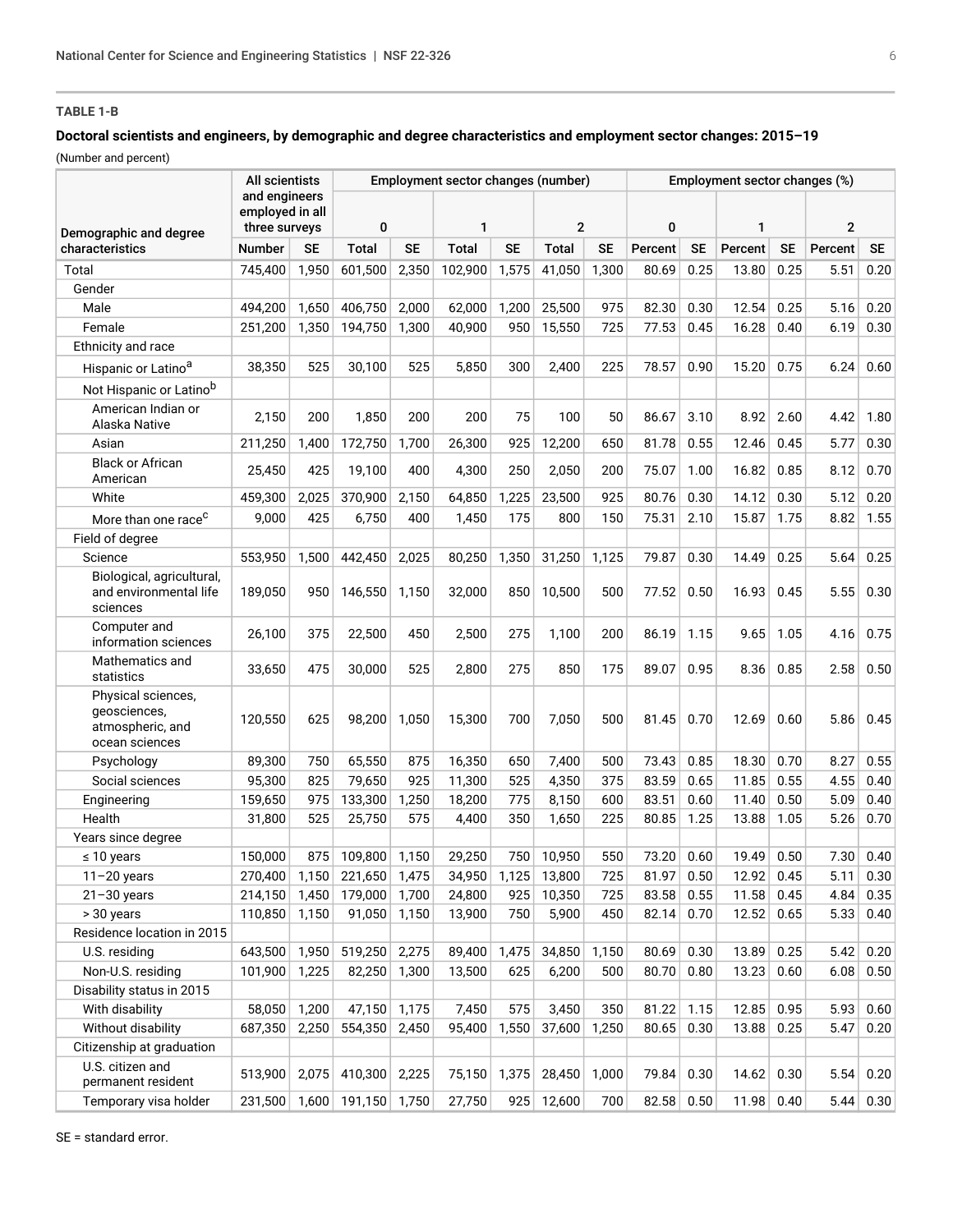a Hispanic or Latino may be of any race.

b American Indian or Alaska Native, Asian, Black or African American, and White are single race.

c Other race includes Native Hawaiian or Other Pacific Islander and persons reporting more than one race who are not of Hispanic or Latino ethnicity.

#### **Note(s):**

Numbers are rounded to the nearest 50. Standard errors are rounded up to the nearest 25. Detail may not add to total because of rounding. Residence location is based on reported living location on 1 February 2015. Number of changes in detailed employment sectors for principal job held since baseline of 2015, as reported during the survey reference week of 1 February 2015, 2017, and 2019. Survey asks degree of difficultynone, slight, moderate, severe, or unable to do—an individual has in seeing (with glasses), hearing (with hearing aid), walking without assistance, lifting 10 pounds, or concentrating, remembering, or making decisions. Those respondents who answered "moderate," "severe," or "unable to do" for any activity were classified as having a disability.

#### **Source(s):**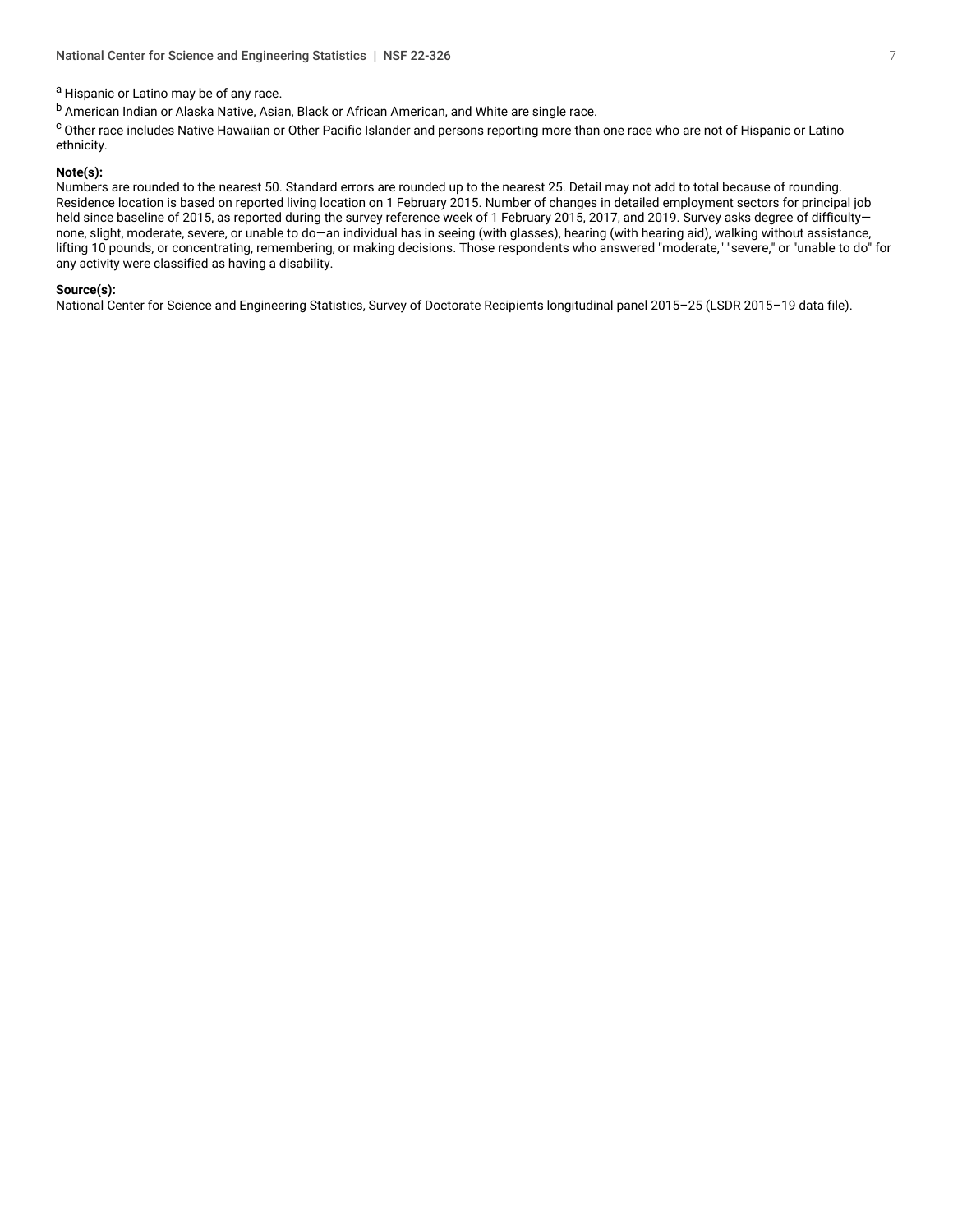#### <span id="page-7-0"></span>**TABLE 1-C**

#### **Doctoral scientists and engineers, by demographic and degree characteristics and changes between U.S. and non-U.S. location: 2015–19**

(Number and percent)

|                                                                       | All scientists |           |                      |           | Changes in location (number) |           |                |           |              |           | Changes in location (%) |             |                |           |
|-----------------------------------------------------------------------|----------------|-----------|----------------------|-----------|------------------------------|-----------|----------------|-----------|--------------|-----------|-------------------------|-------------|----------------|-----------|
| Demographic and degree                                                | and engineers  |           | $\bf{0}$             |           | 1                            |           | $\overline{2}$ |           | 0            |           | 1                       |             | $\overline{2}$ |           |
| characteristics                                                       | Number         | <b>SE</b> | <b>Total</b>         | <b>SE</b> | <b>Total</b>                 | <b>SE</b> | <b>Total</b>   | <b>SE</b> | Percent      | <b>SE</b> | Percent                 | SE          | Percent        | <b>SE</b> |
| Total                                                                 | 856,050        | 1,500     | 831,350              | 1,675     | 20,150                       | 750       | 4,550          | 425       | 97.12        | 0.15      | 2.35                    | 0.10        | 0.53           | 0.05      |
| Gender                                                                |                |           |                      |           |                              |           |                |           |              |           |                         |             |                |           |
| Male                                                                  | 556,750        | 1,475     | 538,950              | 1,650     | 14,400                       | 700       | 3,450          | 375       | 96.80        | 0.15      | 2.58                    | 0.15        | 0.62           | 0.10      |
| Female                                                                | 299,300        | 950       | 292,450              | 1,000     | 5,750                        | 400       | 1,100          | 175       | 97.71        | 0.15      | 1.93                    | 0.15        | 0.36           | 0.10      |
| Ethnicity and race                                                    |                |           |                      |           |                              |           |                |           |              |           |                         |             |                |           |
| Hispanic or Latino <sup>a</sup>                                       | 43,100         | 475       | 41.200               | 500       | 1,600                        | 200       | 350            | 75        | 95.54        | 0.45      | 3.68                    | 0.45        | 0.77           | 0.20      |
| Not Hispanic or Latinob                                               |                |           |                      |           |                              |           |                |           |              |           |                         |             |                |           |
| American Indian or Alaska<br>Native                                   | 2,450          | 200       | 2,400                | 175       | D                            | D         | D              | D         | 97.44        | 1.20      | D                       | D           | D              | D         |
| Asian                                                                 | 237,150        | 1,000     | 227,300              | 1,125     | 7,950                        | 525       | 1,950          | 300       | 95.83        | 0.25      | 3.35                    | 0.25        | 0.81           | 0.15      |
| <b>Black or African American</b>                                      | 29,050         | 400       | 28,400               | 400       | 600                          | 125       | 50             | 25        | 97.64        | 0.40      | 2.13                    | 0.40        | 0.23           | 0.10      |
| White                                                                 | 534,100        | 1,650     | 522,200              | 1,750     | 9,800                        | 500       | 2,100          | 275       | 97.77        | 0.15      | 1.84                    | 0.10        | 0.39           | 0.05      |
| More than one race <sup>c</sup>                                       | 10,150         | 450       | 9,950                | 450       | 150                          | 50        | 50             | 50        | 97.79        | 0.55      | 1.51                    | 0.40        | 0.71           | 0.35      |
| Field of degree                                                       |                |           |                      |           |                              |           |                |           |              |           |                         |             |                |           |
| Science                                                               | 640,450        | 1,350     | 622,300              | 1,425     | 14,800                       | 575       | 3,300          | 350       | 97.17        | 0.10      | 2.31                    | 0.10        | 0.52           | 0.10      |
| Biological, agricultural, and<br>environmental life sciences          | 219,850        | 800       | 214,750              | 850       | 4,200                        | 350       | 900            | 200       | 97.69        | 0.20      | 1.91                    | 0.15        | 0.41           | 0.10      |
| Computer and information<br>sciences                                  | 29,600         | 175       | 28,400               | 275       | 1,000                        | 225       | 200            | 75        | 95.90        | 0.75      | 3.45                    | 0.75        | 0.65           | 0.25      |
| Mathematics and statistics                                            | 37,650         | 425       | 36,300               | 475       | 1,050                        | 200       | 300            | 125       | 96.46        | 0.60      | 2.75                    | 0.55        | 0.79           | 0.30      |
| Physical sciences,<br>geosciences, atmospheric,<br>and ocean sciences | 139,100        | 675       | 134,700              | 725       | 3,600                        | 325       | 750            | 175       | 96.85        | 0.25      | 2.59                    | 0.25        | 0.56           | 0.15      |
| Psychology                                                            | 105,000        | 800       | 103,550              | 825       | 1,200                        | 225       | 250            | 75        | 98.62        | 0.25      | 1.13                    | 0.20        | 0.25           | 0.10      |
| Social sciences                                                       | 109,250        | 775       | 104,600              | 800       | 3,750                        | 300       | 900            | 150       | 95.74        | 0.30      | 3.43                    | 0.30        | 0.82           | 0.15      |
| Engineering                                                           | 178,050        | 700       | 172,400              | 800       | 4,600                        | 425       | 1,050          | 200       | 96.83        | 0.30      | 2.58                    | 0.25        | 0.59           | 0.15      |
| Health                                                                | 37,550         | 425       | 36,650               | 450       | 750                          | 175       | 150            | 75        | 97.53        | 0.45      | 2.01                    | 0.45        | 0.46           | 0.20      |
| Years since degree                                                    |                |           |                      |           |                              |           |                |           |              |           |                         |             |                |           |
| $\leq 10$ years                                                       | 164,250        | 675       | 156,600              | 850       | 6,750                        | 400       | 850            | 175       | 95.35        | 0.30      | 4.12                    | 0.25        | 0.52           | 0.10      |
| $11 - 20$ years                                                       | 291,850        | 1,000     | 283,100              | 1,125     | 6,900                        | 400       | 1,900          | 275       | 96.99        | 0.20      | 2.37                    | 0.15        | 0.64           | 0.10      |
| $21 - 30$ years                                                       | 243,350        | 1,325     | 237,550              | 1,275     | 4,450                        | 375       | 1,350          | 250       | 97.61        | 0.20      | 1.84                    | 0.20        | 0.55           | 0.10      |
| > 30 years                                                            | 156,600        | 1,225     | 154,150              | 1,250     | 2,000                        | 325       | 450            | 150       | 98.44        | 0.25      | 1.27                    | 0.20        | 0.29           | 0.10      |
| Residence location in 2015                                            |                |           |                      |           |                              |           |                |           |              |           |                         |             |                |           |
| U.S. residing                                                         | 742.750        | 1,850     | 730.300              | 2,000     | 9,450                        | 525       | 3,000          | 325       | 98.32        | 0.10      | 1.27                    | 0.10        | 0.40           | 0.05      |
| Non-U.S. residing                                                     | 113,300        | 1,250     | 101,050 1,200 10,700 |           |                              | 550       | 1,550          | 250       | 89.21        | 0.50      | 9.43                    | 0.50        | 1.36           | 0.25      |
| Disability status in 2015                                             |                |           |                      |           |                              |           |                |           |              |           |                         |             |                |           |
| With disability                                                       | 71,700         | 1,250     | 69,700 1,225         |           | 1,550                        | 250       | 450            | 150       | 97.19        | 0.40      | 2.17                    | 0.35        | 0.63           | 0.20      |
| Without disability                                                    | 784,350        | 1,950     | 761,650              | 2,050     | 18,600                       | 700       | 4,100          | 425       | 97.11        | 0.15      | 2.37                    | 0.10        | 0.52           | 0.10      |
| Citizenship at graduation                                             |                |           |                      |           |                              |           |                |           |              |           |                         |             |                |           |
| U.S. citizen and permanent<br>resident                                | 598,950        | 2,075     | 587,050              | 2,050     | 9,950                        |           | $500$ 1,950    | 225       | 98.01        | 0.10      | 1.66                    | 0.10        | 0.33           | 0.05      |
| Temporary visa holder                                                 | 257,100        | 1,600     | 244,300 1,625        |           | 10,200                       |           | $575$ 2,600    | 325       | 95.03   0.25 |           |                         | $3.96$ 0.25 | 1.01           | 0.15      |

D = suppressed to avoid disclosure of confidential information.

SE = standard error.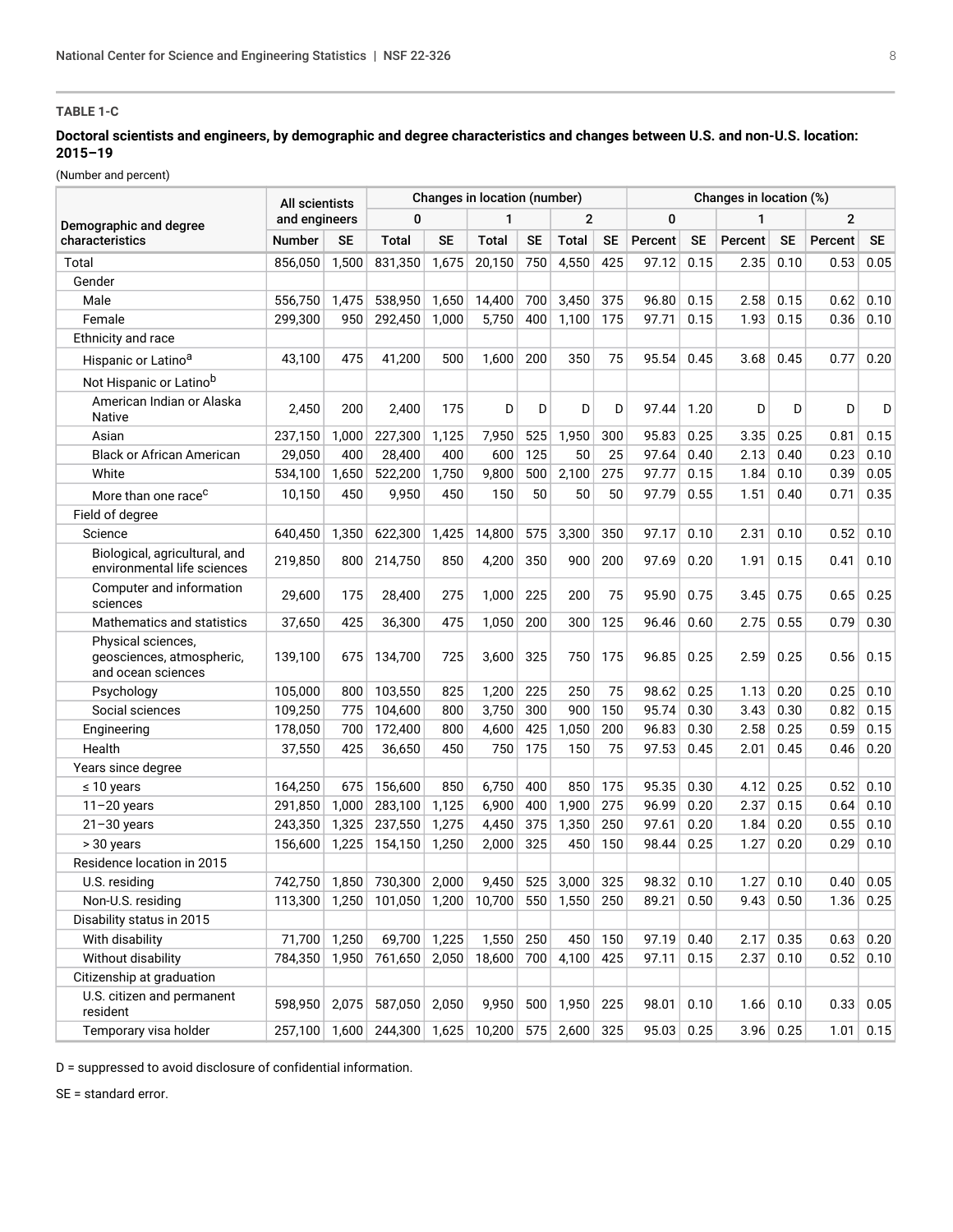#### a Hispanic or Latino may be of any race.

b American Indian or Alaska Native, Asian, Black or African American, and White are single race.

c Other race includes Native Hawaiian or Other Pacific Islander and persons reporting more than one race who are not of Hispanic or Latino ethnicity.

#### **Note(s):**

Numbers are rounded to the nearest 50. Standard errors are rounded up to the nearest 25. Detail may not add to total because of rounding. Residence location is based on reported living location on 1 February 2015. Number of changes in residence location since baseline of 2015 as reported during the survey reference week of 1 February 2015 (baseline), 2017, and 2019. Survey asks degree of difficulty—none, slight, moderate, severe, or unable to do—an individual has in seeing (with glasses), hearing (with hearing aid), walking without assistance, lifting 10 pounds, or concentrating, remembering, or making decisions. Those respondents who answered "moderate," "severe," or "unable to do" for any activity were classified as having a disability.

#### **Source(s):**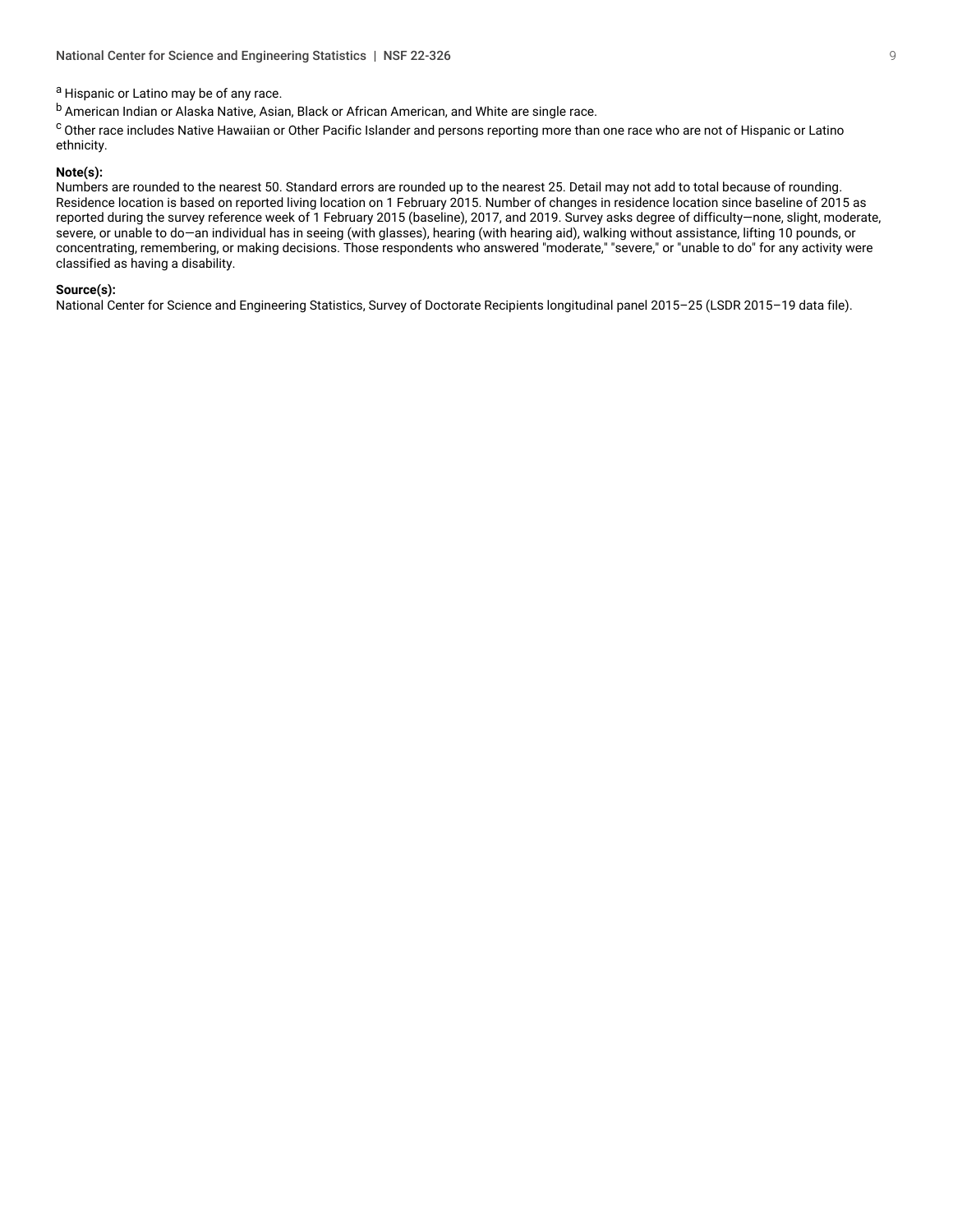#### **TABLE 2-A**

#### **Doctoral scientists and engineers, by demographic and degree characteristics and workforce transitions: 2015–19**

(Number)

**College** 

<span id="page-9-0"></span>

|                                                                 | All doctoral scientists and |       |               |           |                     |                    |            |               | Not working in 2015        |                  |           |                    |                 |                            |     |         |       |                  |       |                    |     | Working in 2015            |           |                  |       |                    |     |                            |           |
|-----------------------------------------------------------------|-----------------------------|-------|---------------|-----------|---------------------|--------------------|------------|---------------|----------------------------|------------------|-----------|--------------------|-----------------|----------------------------|-----|---------|-------|------------------|-------|--------------------|-----|----------------------------|-----------|------------------|-------|--------------------|-----|----------------------------|-----------|
|                                                                 | engineers                   |       | <b>Total</b>  |           | Employed in 2017    | Unemployed in 2017 |            |               | Not in labor force in 2017 | Employed in 2019 |           | Unemployed in 2019 |                 | Not in labor force in 2019 |     | Total   |       | Employed in 2017 |       | Unemployed in 2017 |     | Not in labor force in 2017 |           | Employed in 2019 |       | Unemployed in 2019 |     | Not in labor force in 2019 |           |
| Demographic and degree characteristics                          | Total                       |       | <b>Number</b> | <b>SE</b> | <b>SE</b><br>Number | Number             |            | <b>Jumber</b> |                            | lumber           | <b>SE</b> |                    | <b>SE</b>       |                            |     | Number  |       | Number           | SЕ    | Number             |     | <b>Number</b>              | <b>SE</b> | Number           |       | Number             |     | <b>Number</b>              | <b>SE</b> |
| Total                                                           | 856,050                     | 1,500 | 48,750        | 950       | 15,000<br>600       | 4,200              | 350        | 29,550        | 750                        | 17,150           | 700       | 2,700              | 325             | 28,850                     | 750 | 807,300 | 1.700 | 777,450          | 1,950 | 9,500              | 625 | 20,400                     | 725       | 756,450          | 1.900 | 8,500              | 675 | 42,350                     | 1,000     |
| Gender                                                          |                             |       |               |           |                     |                    |            |               |                            |                  |           |                    |                 |                            |     |         |       |                  |       |                    |     |                            |           |                  |       |                    |     |                            |           |
| Male                                                            | 556,750                     | 1,475 | 23,450        | 750       | 7.300<br>475        | 2,450              | 300        | 13,650        | 575                        | 7,700            | 525       | ∣ 800. ا           | 300             | 13,950                     | 575 | 533,350 | 1.500 | 514,900          | 1,650 | 6,100              | 575 | 12,350                     | 625       | 500,950          | 1.575 | 5,500              | 550 | 26,850                     | 825       |
| Female                                                          | 299,300                     | 950   | 25,300        | 800       | 7,700<br>450        | 1,750              | 175        | 15,850        | 625                        | 9,450            | 525       | 950                | 125             | 14,900                     | 625 | 273,950 | 1,225 | 262,550          | 1,225 | 3,400              | 300 | 8,050                      | 400       | 255,450          | 1,350 | 3,000              | 300 | 15,500                     | 600       |
| Ethnicity and race                                              |                             |       |               |           |                     |                    |            |               |                            |                  |           |                    |                 |                            |     |         |       |                  |       |                    |     |                            |           |                  |       |                    |     |                            |           |
| Hispanic or Latino <sup>®</sup>                                 | 43,100                      | 475   | 2,350         | 200       | 1.000<br>150        |                    | 100<br>300 |               | 1,050<br>150               | 1,050            | 150       | 250                | 100             | 1,050                      | 150 | 40,750  | 525   | 39,400           | 525   | 650                | 100 | 750                        | 125       | 39,000           | 550   | 550                | 100 | 1,200                      | 150       |
| Not Hispanic or Latino <sup>n</sup>                             |                             |       |               |           |                     |                    |            |               |                            |                  |           |                    |                 |                            |     |         |       |                  |       |                    |     |                            |           |                  |       |                    |     |                            |           |
| American Indian or Alaska Native                                | 2,450                       | 200   | 150           |           |                     | - D                |            |               | 100<br>50                  |                  |           |                    |                 | 100                        | 50  | 2,250   | 200   | 2,200            | 200   |                    |     |                            |           | 2,150            | 200   | - D.L              |     | 50                         | 50        |
| Asian                                                           | 237,150                     | 1,000 | 11,350        | 625       | 375<br>5,100        | 1,200              | 225        |               | 5,100<br>500               | 5,750            | 425       | 700                | 175             | 4,900                      | 450 | 225,800 | 1.175 | 218,050          | 1,350 | $3,100$ $ $        | 350 | 4,650                      | 475       | 214,650          | 1,300 | 2,400              | 325 | 8,750                      | 575       |
| <b>Black or African American</b>                                | 29,050                      | 400   | 1,450         | 150       | 750<br>100          |                    | 200        | 75            | 500<br>100                 | 750              | 100       | 150                | .50             | 600                        | 100 | 27.600  | 400   | 26,450           | 425   | 500                | 100 | 700                        | 125       | 26,100           | 425   | 500                | 125 | 1,000                      | 150       |
| White                                                           | 534,100                     | 1,650 | 32,950        | 775       | 7,850<br>450        | 2,550              | 250        | 22,550        | 725                        | 9,350            | 525       | 600, 1             | 250             | 21,950                     | 650 |         | 1,825 | 481,900          | 2,025 | 5,150              | 500 | 14,100                     | 575       | 465,400          | 1,975 | 4,900              | 500 | 30,850                     | 875       |
| More than one race <sup>c</sup>                                 | 10,150                      | 450   | 500           | 100       | 250<br>75           |                    |            |               | 250<br>75                  | 250              | 75        |                    |                 | 200                        | 75  | 9,700   | 450   | 9.400            | 450   | 100                | 50  | 150                        | 50        | 9,100            | 425   | 100                | 50  | 500                        | 100       |
| Field of degree                                                 |                             |       |               |           |                     |                    |            |               |                            |                  |           |                    |                 |                            |     |         |       |                  |       |                    |     |                            |           |                  |       |                    |     |                            |           |
| Science                                                         | 640,450                     | 1,350 | 39,250        | 825       | 11,800<br>550       | 3,450              | 300        | 24,000        | 675                        | 13,550           | 625       | 2,050              | 250             | 23,650                     | 650 | 601,200 | 1,500 | 578,400          | 1,550 | 7,000              | 550 | 15,800                     | 650       | 562,000          | 1,525 | 5,950              | 525 | 33,250                     | 925       |
| Biological, agricultural, and environmental life sciences       | 219,850                     | 800   | 14.500        | - 450     | 325<br>4.900        | 1,500              | 200        |               | 8,150<br>400               | 5,800            | 350       | 750                | 175             | 7,950                      | 350 | 205.300 | 800   | 197.050          | 850   | 3,000              | 300 | 5,250                      | 375       | 192,050          | 925   | 2,250              | 300 | 11,000                     | 575       |
| Computer and information sciences                               | 29,600                      | 175   | 1,400         | 175       | 550<br>150          |                    | 150        | 75            | 700<br>150                 | 550              | 150       |                    |                 | 750                        |     | 28,200  | 250   | 27.100           | 325   | 400                | 100 | 700                        | 150       | 26,750           | 350   | 200                |     | 1,250                      | 200       |
| Mathematics and statistics                                      | 37,650                      | 425   | 1,950         | 225       | 550  <br>150        |                    | 300<br>100 |               | 175<br>1.100               | 700              | 175       | 150                | 75              | 1.100                      | 175 | 35.700  | 425   | 34.650           | 450   | 350                | 125 | 700                        | 150       | 34,050           | 475   | 150                | 100 | 1,500                      | 225       |
| Physical sciences, geosciences, atmospheric, and ocean sciences | 139,100                     | 675   | 7,750         | 300       | 2,500<br>275        |                    | 800<br>150 |               | 275<br>4,400               | 2,500            | 250       | 550                | 125             | 4,700                      |     | 131,350 | 675   | 126,100          | 650   | 1,750              | 225 | 3,500                      | 350       | 122,300          | 625   | 1,350              | 225 | 7,700                      | 425       |
| Psychology                                                      | 105,000                     | 800   | 7,750         | 325       | 1.500<br>225        |                    | 400<br>100 |               | 5.850<br>350               | 1,900            | 250       |                    |                 | 5.750                      | 300 | 97.300  | 800   | 93.900           | 800   | 600                | 125 | 2,800                      | 275       | 90,300           | 775   | 900                | 175 | 6,050                      | 350       |
| Social sciences                                                 | 109,250                     | 775   | 5,900         | 300       | 200<br>1,800        |                    | 350<br>125 |               | 3,750<br>275               | 2,000            | 225       | 450                | 125             | 3,450                      | 250 | 103,400 | 750   | 99,600           | 800   | 950                | 175 | 2,850                      | 325       | 96,550           | 800   | 1,050              | 175 | 5,750                      | 400       |
| Engineering                                                     | 178,050                     | 700   | 7,150         | 375       | 2.550<br>275        |                    | 600<br>150 |               | 3.950<br>350               | 2,950            | 325       | 550                | 150             | 3.700                      | 300 | 170.900 | 775   | 165,400          | 850   | 2,150              | 300 | 3,350                      | 375       | 161,950          | 950   | 2,250              | 325 | 6,700                      | 500       |
| Health                                                          | 37,550                      | 425   | 2,350         | 200       | 650<br>125          |                    | 150        | 50            | 200<br>1,600               | 700              | 125       | 150                | -75             | 1,550                      | 200 | 35,200  | 450   | 33,650           | 450   | 350                | 100 | 1,200                      | 200       | 32,500           | 525   | 300                | 125 | 2,400                      | 275       |
| Years since degree                                              |                             |       |               |           |                     |                    |            |               |                            |                  |           |                    |                 |                            |     |         |       |                  |       |                    |     |                            |           |                  |       |                    |     |                            |           |
| $\leq 10$ years                                                 | 164,250                     | 675   | 7,200         | 375       | 300<br>4,650        |                    | 450<br>100 |               | 2,100<br>225               | 5,100            | 325       | 500                | 10 <sup>°</sup> | 1,600                      | 175 | 157,050 | 750   | 152,950          | 800   | 2,450              | 225 | 1,700                      | 200       | 152,650          | 850   | 1,700              | 225 | 2,700                      | 250       |
| $11 - 20$ years                                                 | 291,850                     | 1,000 | 10,650        | 500       | 325<br>4,600        | 1,100              | 150        |               | 4,950<br>350               | 5,600            | 375       | 650                | 125             | 4,400                      | 300 | 281,200 | 1,025 | 275,350          | 1,075 | 3,050              | 325 | 2,800                      | 300       | 274,200          | 1,125 | 2,850              | 325 | 4,200                      | 350       |
| $21 - 30$ years                                                 | 243,350                     | 1,325 | 11,750        | 575       | 3,400<br>325        | 1,400              | 225        |               | 6,900<br>425               | 3,800            | 375       | 850                | 175             | 7,100                      | 425 | 231,600 | 1.375 | 224,000          | 1,425 | 2,350              | 300 | 5,250                      | 375       | 216,350          | 1,425 | 2,800              | 375 | 12,500                     | 600       |
| > 30 years                                                      | 156,600                     | 1,225 | 19,150        | 600       | 2,350<br>250        | 1,250              | 225        | 15,550        | 550                        | 2,700            | 325       | 650                | 175             | 15,800                     | 575 | 137,450 | 1,175 | 125,150          | 1,225 | 1,650              | 250 | 10,650                     | 625       | 113,250          | 1,175 | 1,200              | 225 | 23,000                     | 800       |
| Residence location in 2015                                      |                             |       |               |           |                     |                    |            |               |                            |                  |           |                    |                 |                            |     |         |       |                  |       |                    |     |                            |           |                  |       |                    |     |                            |           |
| U.S. residing                                                   | 742,750                     | 1,850 | 44,900        | 900       | 13,100<br>600       | 3,800              | 325        | 28,050        | 750                        | 15,200           | 700       | 2,400              | 300             | 27,350                     | 700 | 697.850 | 1.875 | 671,550          | 2,000 | 8,250              | 625 | 18,000                     | 650       | 652,950          | 1,925 | 7,600              | 650 | 37,300                     | 950       |
| Non-U.S. residing                                               | 113,300                     | 1,250 | 3,850         | 325       | 1,900<br>250        |                    | 125<br>450 |               | 1,500<br>200               | 1,950            | 225       | 350                | 125             | 1,500                      | 200 | 109,450 | 1,225 | 105,850          | 1,200 | 1,250              | 200 | 2,350                      | 300       | 103,450          | 1,275 | 900                | 175 | 5,050                      | 350       |
| Disability status in 2015                                       |                             |       |               |           |                     |                    |            |               |                            |                  |           |                    |                 |                            |     |         |       |                  |       |                    |     |                            |           |                  |       |                    |     |                            |           |
| With disability                                                 | 71,700                      | 1,250 | 6,450         |           | 225<br>$1,600$ $ $  |                    | 150<br>700 |               | 350<br>4,150               | 1,650            | 250       | 500                | 125             | 4,300                      |     | 65,250  | 1.250 | 61,900           | 1,225 | 1,200              | 200 | 2,150                      | 275       | 59,300           | 1,200 | 1,150              | 225 | 4,800                      | 375       |
| Without disability                                              | 784,350                     | 1,950 | 42,300        | 925       | 13,400<br>575       | 3,500              | 325        | 25,350        | 750                        | 15,500           | 675       | 2,200              | 300             | 24,600                     | 750 | 742,050 | 2,050 | 715,500          | 2,250 | 8,300              | 550 | 18,250                     | 700       | 697,150          | 2,150 | 7,400              | 625 | 37,550                     | 1,000     |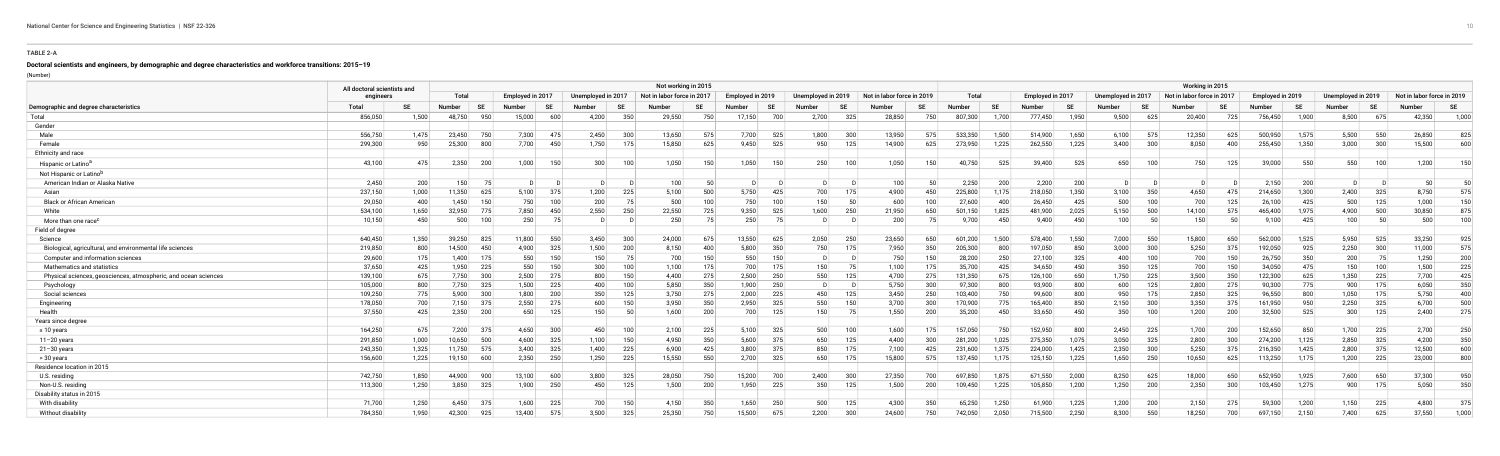#### **TABLE 2-A**

#### **Doctoral scientists and engineers, by demographic and degree characteristics and workforce transitions: 2015–19**

(Number)

|                                        | All doctoral scientists and |       |            |       |     |       |     | Not working in 2015                                                                                                                     |     |       |              |             |        |                   |       |                  |               |       |     |                                                                                                              | Working in 2015 |         |       |       |        |     |
|----------------------------------------|-----------------------------|-------|------------|-------|-----|-------|-----|-----------------------------------------------------------------------------------------------------------------------------------------|-----|-------|--------------|-------------|--------|-------------------|-------|------------------|---------------|-------|-----|--------------------------------------------------------------------------------------------------------------|-----------------|---------|-------|-------|--------|-----|
|                                        | engineers                   |       | Total      |       |     |       |     | Employed in 2017   Unemployed in 2017   Not in labor force in 2017   Employed in 2019   Unemployed in 2019   Not in labor force in 2019 |     |       |              |             |        | Total             |       | Employed in 2017 |               |       |     | Unemployed in 2017 Not in labor force in 2017 Employed in 2019 Unemployed in 2019 Not in labor force in 2019 |                 |         |       |       |        |     |
| Demographic and degree characteristics |                             |       |            |       |     |       |     | Number SE Number SE Number SE Number SE Number SE Number SE Number SE Number                                                            |     |       |              |             |        |                   |       |                  |               |       |     | SE Number SE Number SE Number SE Number SE Number SE Number SE Number SE Number SE Number SE                 |                 |         |       |       |        |     |
| Citizenship at graduation              |                             |       |            |       |     |       |     |                                                                                                                                         |     |       |              |             |        |                   |       |                  |               |       |     |                                                                                                              |                 |         |       |       |        |     |
| U.S. citizen and permanent resident    | 598,950                     |       | 38.000 850 | 9.850 | 450 | 2,950 | 275 | 25,150                                                                                                                                  | 750 |       | $11,200$ 550 | $1,850$ 250 | 24,950 | 700 561,000 2,100 |       |                  | 538,550 2,200 | 6,550 | 575 | 15,850                                                                                                       | 600             | 521,300 | 2.075 | 6,000 | 33,650 | 925 |
| Temporary visa holder                  |                             | 1.600 | 10.750 550 |       |     | 1.250 |     | 4.350                                                                                                                                   | 450 | 5.950 | 425          |             | 3.900  | 375 246.350       | 1.575 | 238,850          | 1,550         | 2,950 | 325 | 4.500                                                                                                        | 400             | 235,150 |       |       | 8,700  | 550 |

D = suppressed to avoid disclosure of confidential information.

SE = standard error.

a Hispanic or Latino may be of any race.

b American Indian or Alaska Native, Asian, Black or African American, and White are single race.

<sup>c</sup> Other race includes Native Hawaiian or Other Pacific Islander and persons reporting more than one race who are not of Hispanic or Latino ethnicity.

#### **Note(s):**

Numbers are rounded to the nearest 50. Standard errors are rounded up to the nearest 25. Detail may not add to total because of rounding. Unemployed includes individuals who were not working during the survey reference wee aid), walking without assistance, lifting 10 pounds, or concentrating, remembering, or making decisions. Those respondents who answered "moderate," "severe," or "unable to do" for any activity were classified as having a d

#### **Source(s):**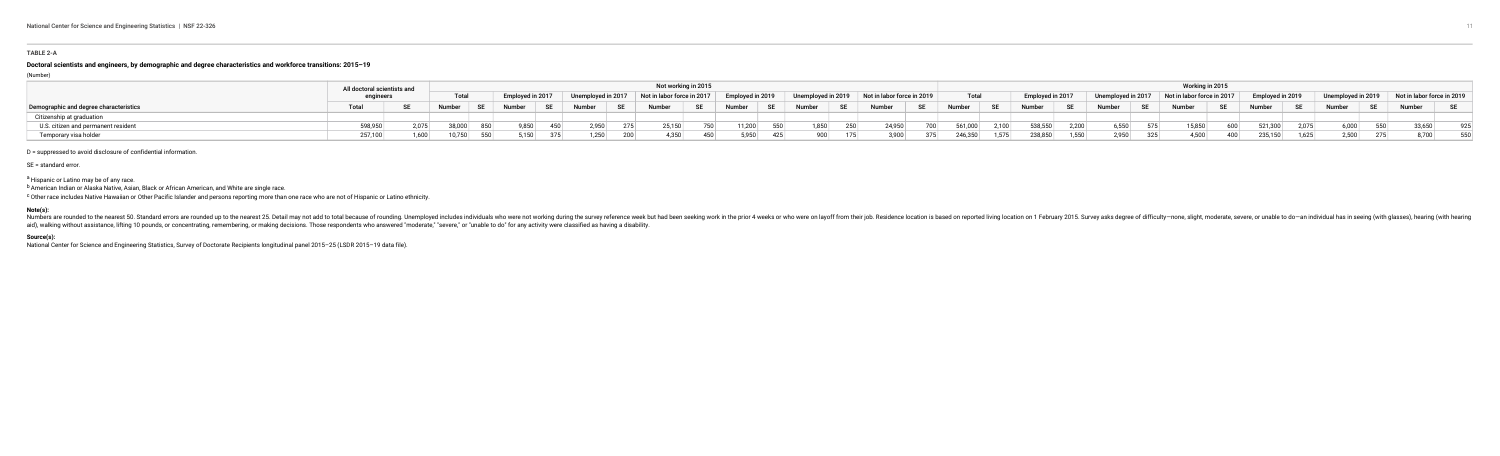#### <span id="page-11-0"></span>**TABLE 2-B**

#### **Employed doctoral scientists and engineers, by demographic and degree characteristics and transitions to retirement: 2015–19** (Number and percent)

|                                                                    | All employed doctoral<br>scientists and engineers | in 2015   |        |                  |           | Retired in 2017 |           |               |           | Retired in 2019 |           |
|--------------------------------------------------------------------|---------------------------------------------------|-----------|--------|------------------|-----------|-----------------|-----------|---------------|-----------|-----------------|-----------|
| Demographic and degree characteristics                             | <b>Number</b>                                     | <b>SE</b> |        | Percent   Number | <b>SE</b> | Percent         | <b>SE</b> | <b>Number</b> | <b>SE</b> | Percent         | <b>SE</b> |
| Total                                                              | 807.300                                           | 1.700     | 100.00 | 15.600           | 675       | 1.93            | 0.10      | 36,350        | 900       | 4.50            | 0.15      |
| Gender                                                             |                                                   |           |        |                  |           |                 |           |               |           |                 |           |
| Male                                                               | 533,350                                           | 1,500     | 100.00 | 11,000           | 625       | 2.06            | 0.15      | 24,800        | 825       | 4.65            | 0.20      |
| Female                                                             | 273,950                                           | 1,225     | 100.00 | 4,600            | 325       | 1.68            | 0.15      | 11,550        | 550       | 4.21            | 0.20      |
| Ethnicity and race                                                 |                                                   |           |        |                  |           |                 |           |               |           |                 |           |
| Hispanic or Latino <sup>a</sup>                                    | 40.750                                            | 525       | 100.00 | 500              | 100       | 1.20            | 0.25      | 850           | 125       | 2.05            | 0.30      |
| Not Hispanic or Latinob                                            |                                                   |           |        |                  |           |                 |           |               |           |                 |           |
| American Indian or Alaska Native                                   | 2,250                                             | 200       | 100.00 | D                | D         | D               | D         | D             | D         | D               | D         |
| Asian                                                              | 225,800                                           | 1,175     | 100.00 | 3,350            | 425       | 1.48            | 0.20      | 7.000         | 500       | 3.10            | 0.25      |
| <b>Black or African American</b>                                   | 27,600                                            | 400       | 100.00 | 500              | 100       | 1.74            | 0.35      | 950           | 150       | 3.41            | 0.55      |
| White                                                              | 501,150                                           | 1,825     | 100.00 | 11,200           | 525       | 2.24            | 0.15      | 27,150        | 825       | 5.42            | 0.20      |
| More than one race <sup>c</sup>                                    | 9,700                                             | 450       | 100.00 | 100              | 50        | 0.89            | 0.45      | 350           | 100       | 3.77            | 0.85      |
| Field of degree                                                    |                                                   |           |        |                  |           |                 |           |               |           |                 |           |
| Science                                                            | 601,200                                           | 1,500     | 100.00 | 12,250           | 600       | 2.03            | 0.10      | 28,250        | 850       | 4.70            | 0.15      |
| Biological, agricultural, and environmental life<br>sciences       | 205.300                                           | 800       | 100.00 | 4.000            | 350       | 1.94            | 0.20      | 9.300         | 550       | 4.54            | 0.30      |
| Computer and information sciences                                  | 28,200                                            | 250       | 100.00 | 350              | 100       | 1.30            | 0.35      | 950           | 200       | 3.33            | 0.65      |
| Mathematics and statistics                                         | 35,700                                            | 425       | 100.00 | 600              | 150       | 1.67            | 0.40      | 1,150         | 200       | 3.17            | 0.55      |
| Physical sciences, geosciences, atmospheric, and<br>ocean sciences | 131,350                                           | 675       | 100.00 | 3,050            | 325       | 2.33            | 0.25      | 6,700         | 425       | 5.10            | 0.35      |
| Psychology                                                         | 97,300                                            | 800       | 100.00 | 1,950            | 225       | 2.01            | 0.25      | 4,950         | 375       | 5.07            | 0.40      |
| Social sciences                                                    | 103,400                                           | 750       | 100.00 | 2,250            | 275       | 2.19            | 0.30      | 5,200         | 375       | 5.05            | 0.40      |
| Engineering                                                        | 170,900                                           | 775       | 100.00 | 2,450            | 350       | 1.43            | 0.20      | 5,850         | 425       | 3.42            | 0.25      |
| Health                                                             | 35,200                                            | 450       | 100.00 | 950              | 175       | 2.69            | 0.50      | 2,250         | 275       | 6.36            | 0.75      |
| Years since degree                                                 |                                                   |           |        |                  |           |                 |           |               |           |                 |           |
| $\leq 10$ years                                                    | 157.050                                           | 750       | 100.00 | 100              | 50        | 0.07            | 0.05      | 650           | 125       | 0.41            | 0.10      |
| $11 - 20$ years                                                    | 281,200                                           | 1,025     | 100.00 | 800              | 150       | 0.28            | 0.10      | 2,300         | 250       | 0.82            | 0.10      |
| $21 - 30$ years                                                    | 231,600                                           | 1,375     | 100.00 | 4,100            | 375       | 1.78            | 0.20      | 10,800        | 625       | 4.67            | 0.30      |
| > 30 years                                                         | 137,450                                           | 1,175     | 100.00 | 10,600           | 625       | 7.70            | 0.45      | 22,550        | 800       | 16.42           | 0.55      |
| Residence location in 2015                                         |                                                   |           |        |                  |           |                 |           |               |           |                 |           |
| U.S. residing                                                      | 697,850                                           | 1,875     | 100.00 | 13,850           | 625       | 1.98            | 0.10      | 32,000        | 875       | 4.59            | 0.15      |
| Non-U.S. residing                                                  | 109,450                                           | 1,225     | 100.00 | 1,800            | 275       | 1.63            | 0.25      | 4,350         | 325       | 3.95            | 0.30      |
| Disability status in 2015                                          |                                                   |           |        |                  |           |                 |           |               |           |                 |           |
| With disability                                                    | 65,250                                            | 1,250     | 100.00 | 1.600            | 250       | 2.47            | 0.35      | 4.050         | 350       | 6.23            | 0.50      |
| Without disability                                                 | 742,050                                           | 2,050     | 100.00 | 14,000           | 650       | 1.89            | 0.10      | 32,250        | 900       | 4.35            | 0.15      |
| Citizenship at graduation                                          |                                                   |           |        |                  |           |                 |           |               |           |                 |           |
| U.S. citizen and permanent resident                                | 561,000                                           | 2,100     | 100.00 | 12,600           | 600       | 2.25            | 0.15      | 29,450        | 875       | 5.25            | 0.20      |
| Temporary visa holder                                              | 246,350 1,575                                     |           | 100.00 | 3,000            | 375       | 1.22            | 0.15      | 6,900         | 500       | 2.79            | 0.20      |

D = suppressed to avoid disclosure of confidential information.

SE = standard error.

a Hispanic or Latino may be of any race.

b American Indian or Alaska Native, Asian, Black or African American, and White are single race.

c Other race includes Native Hawaiian or Other Pacific Islander and persons reporting more than one race who are not of Hispanic or Latino ethnicity.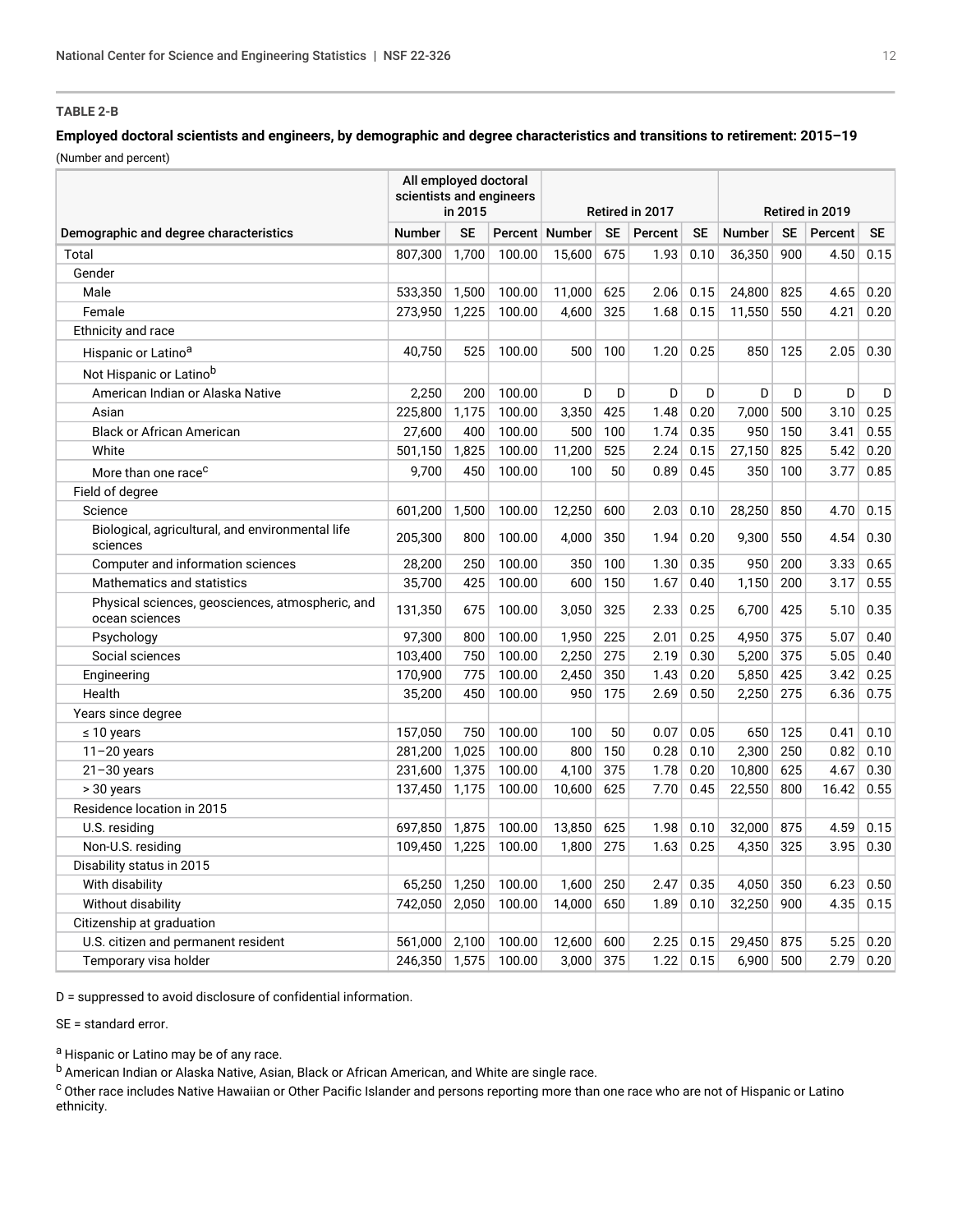#### **Note(s):**

Numbers are rounded to the nearest 50. Standard errors are rounded up to the nearest 25. Detail may not add to total because of rounding. Residence location is based on reported living location on 1 February 2015. Survey asks degree of difficulty—none, slight, moderate, severe, or unable to do—an individual has in seeing (with glasses), hearing (with hearing aid), walking without assistance, lifting 10 pounds, or concentrating, remembering, or making decisions. Those respondents who answered "moderate," "severe," or "unable to do" for any activity were classified as having a disability.

#### **Source(s):**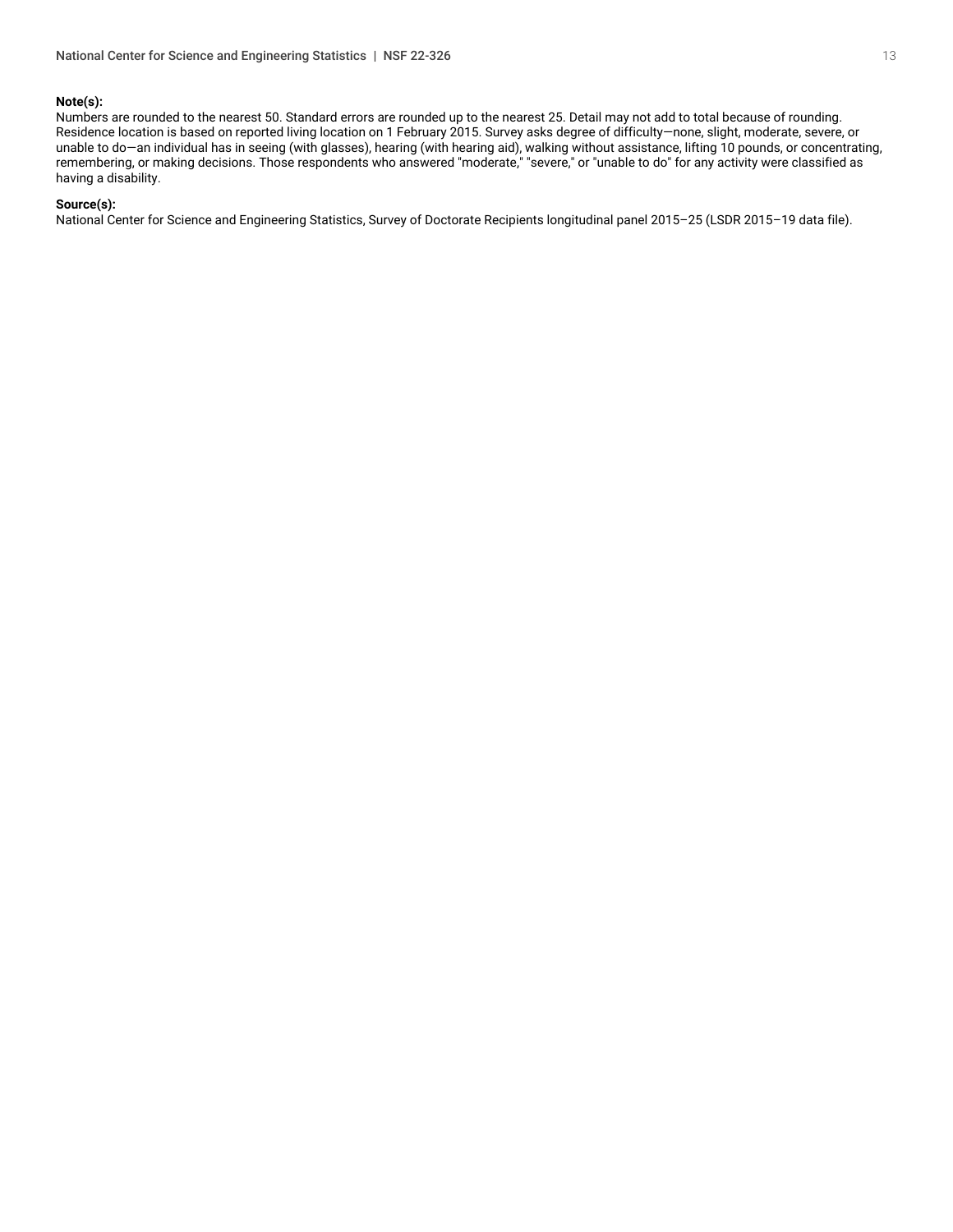#### **TABLE 2-C**

#### **Transitions between out-of-field job and in-field job among doctoral scientists and engineers: 2015–19**

(Number)

<span id="page-13-0"></span>

|                                                                 |                                                            |           |                  |           |               |              |                      |             | In field in 2015 |           |               |                      |                      |           |                  |             |               |           |                      |             | Out of field in 2015 |           |             |           |                      |         |
|-----------------------------------------------------------------|------------------------------------------------------------|-----------|------------------|-----------|---------------|--------------|----------------------|-------------|------------------|-----------|---------------|----------------------|----------------------|-----------|------------------|-------------|---------------|-----------|----------------------|-------------|----------------------|-----------|-------------|-----------|----------------------|---------|
|                                                                 |                                                            |           |                  |           |               |              | Out of field in 2017 |             |                  |           |               | Out of field in 2019 |                      |           |                  |             |               |           | Out of field in 2017 |             |                      |           |             |           | Out of field in 2019 |         |
|                                                                 | Total employed in all survey cycles (2015, 2017, and 2019) |           | In field in 2017 |           | Voluntarily   |              | Involuntarily        |             | In field in 2019 |           | Voluntarily   |                      | <b>Involuntarily</b> |           | In field in 2017 |             | Voluntarily   |           | <b>Involuntarily</b> |             | In field in 2019     |           | Voluntarily |           | Involuntarily        |         |
| Demographic and degree characteristics                          | <b>Number</b>                                              | <b>SE</b> | <b>Number</b>    | <b>SE</b> | <b>Number</b> | <b>SE</b>    | <b>Number</b>        | <b>SE</b>   | <b>Number</b>    | <b>SE</b> | <b>Number</b> | SE                   | <b>Number</b>        | <b>SE</b> | <b>Number</b>    | <b>SE</b>   | <b>Number</b> | <b>SE</b> | <b>Number</b>        | <b>SE</b>   | Number               | <b>SE</b> | Number      | <b>SE</b> | Number   SE          |         |
| All employed for all survey cycles (2015, 2017, and 2019)       | 745,400                                                    | 1,950     | 672,100          | 2,250     | 15,000        | 750          | 7,700                | 525         | 668,250          | 2,225     | 17,950        | 700                  | 8,600                | 600       | 23,550           | 950         | 16,300        | 700       | 10,750               | 675         | 25,150 975           |           | 16,400      | 750       | $9,050$ 575          |         |
| Gender                                                          |                                                            |           |                  |           |               |              |                      |             |                  |           |               |                      |                      |           |                  |             |               |           |                      |             |                      |           |             |           |                      |         |
| Male                                                            | 494,200                                                    | 1,650     | 444,000          | 1,950     | 10,450        | 650          | 5,250                | 450         | 441,150          | 1,900     | 12,450        | 600                  | 6,100                | 525       | 16,250           | 825         | 11,200        | 650       | 7,050                | 600         | 17,250               | 850       | 11,300 675  |           | $6,000$ 500          |         |
| Female                                                          | 251,200                                                    | 1,350     | 228,100          | 1,375     |               | 4,600 350    |                      | $2,450$ 225 | 227,100          | 1,350     |               | $5,500$ 375          | $2,500$ 225          |           | 7,300            | 450         | $5,050$ 325   |           | $3,700$ 300          |             | 7,900                | 500       | $5,100$ 350 |           | $3,050$ 250          |         |
| Ethnicity and race                                              |                                                            |           |                  |           |               |              |                      |             |                  |           |               |                      |                      |           |                  |             |               |           |                      |             |                      |           |             |           |                      |         |
| Hispanic or Latino <sup>a</sup>                                 | 38,350                                                     | 525       | 35,350           | 575       | 650           | 125          | 250                  | 75          | 35,150           | 550       |               | 650 125              | 450                  | 150       |                  | $1,100$ 175 | 500           | 100       | 450                  | 100         | 1,200                | 175       | 500         | 125       | 400                  | 75      |
| Not Hispanic or Latinob                                         |                                                            |           |                  |           |               |              |                      |             |                  |           |               |                      |                      |           |                  |             |               |           |                      |             |                      |           |             |           |                      |         |
| American Indian or Alaska Native                                | 2,150                                                      | 200       | 1,900            | 175       | $\mathsf{D}$  | $\mathsf{D}$ | $\mathsf{D}$         |             | 1,900            | 175       | $\mathsf{D}$  | D                    | D                    | D.        | -S I             |             | $\mathsf{D}$  | $\Box$    | $\mathsf{D}$         |             | 100                  | 50        | D           | D.        | $\mathsf{D}$         |         |
| Asian                                                           | 211,250                                                    | 1,400     | 190,750          | 1,375     | 3,450         | 350          | 2,300                | 300         | 188,650          | 1,425     | 5,250         | 450                  | 2,600                | 325       | 6,950            | 550         | 4,350         | 425       | 3,400                | 375         | 7,050                | 550       | 4,500       | 450       | 3,200                | 350     |
| <b>Black or African American</b>                                | 25,450                                                     | 425       | 22,550           | 450       | 700           | 125          | 400                  | 100         | 22,500           | 425       | 800           | 150                  | 350                  | 100       | 800              | 125         | 600           | 100       | 400                  | 125         | 950                  | 125       | 600         | 125       | 250                  | 75      |
| White                                                           | 459,300                                                    | 2,025     | 413,500          | 2,150     | 10,100        | 575          | 4,500                | 375         | 412,200          | 2,075     | 10,900        | 625                  | 4,950                | 425       | 14,350           | 750         | 10,600        | 550       |                      | $6,250$ 525 | 15,600               | 825       | 10,550      | 600       | 5,050                | 400     |
| More than one race <sup>c</sup>                                 | 9,000                                                      | 425       | 8,050            | 450       | 150           | 50           | 150                  | 50          | 7,900            | 450       | 300           | 100                  | 200                  | 75        | 200              | 75          | 200           | 50        | 250                  | 100         | 350                  | 100       | 150         | - 50      | 150                  | 50      |
| Field of degree                                                 |                                                            |           |                  |           |               |              |                      |             |                  |           |               |                      |                      |           |                  |             |               |           |                      |             |                      |           |             |           |                      |         |
| Science                                                         | 553,950                                                    | 1,500     | 499,500          | 1.775     |               | 11,150 675   |                      | 5,400 400   | 496,950          | 1,725     | 12,750 625    |                      | $6,350$ 450          |           | 17,500 750       |             | 11,900 650    |           | 8,450 550            |             | 18,450 775           |           | 12,150 675  |           | 7,250 550            |         |
| Biological, agricultural, and environmental life sciences       | 189,050                                                    | 950       | 168,450          | 1,150     |               | 4,450 425    |                      | $2,200$ 275 | 167,850          | 1,150     | 4,900         | 400                  | $2,350$ 275          |           | 7,350            | 425         | $3,900$ 375   |           | $2,650$ 300          |             | 7,250                | 450       | $4,450$ 425 |           | $2,250$ 300          |         |
| Computer and information sciences                               | 26,100                                                     | 375       | 24,650           | 375       | 300           | 100          | 200                  |             | 24,550           | 375       |               | 450 125              | 150                  | 75        | 350              | 125         | 450           | 150       | 150                  | 75          | 600                  | 150       |             | $250$ 100 | $\overline{D}$       | $\Box$  |
| Mathematics and statistics                                      | 33,650                                                     | 475       | 30,650           | 525       | 500           | 125          | 450                  | 125         | 30,500           | 525       | 650           | 200                  | 450                  | 100       | 950              | 225         | 650           | 150       |                      | 500 175     | $1,150$ 225          |           |             | 650 175   | 250                  | 125     |
| Physical sciences, geosciences, atmospheric, and ocean sciences | 120,550                                                    | 625       | 102,000          | 850       |               | $3,750$ 425  |                      | $1,800$ 250 | 101,250          | 825       |               | 4,100 400            | $2,200$ 250          |           |                  | $5,600$ 425 | 4,300 350     |           | $3,150$ 300          |             | 5,800                | 450       | $4,050$ 325 |           | $3,150$ 325          |         |
| Psychology                                                      | 89,300                                                     | 750       | 85,300           | 800       | 950           | 175          | 250                  | 75          | 85,000           | 800       |               | $1,100$ 175          |                      | 450 100   |                  | $1,150$ 225 | $1,100$ 200   |           |                      | $500$ 125   | 1,400                | 225       | $1,100$ 225 |           | 300                  | 100     |
| Social sciences                                                 | 95,300                                                     | 825       | 88,500           | 900       |               | $1,150$ 200  |                      | $600$ 125   | 87,850           | 900       |               | $1,600$ 225          |                      | 800 175   |                  | $2,100$ 250 | $1,500$ 250   |           |                      | $1,500$ 225 | $2,250$ 300          |           | $1,650$ 275 |           | $1,200$ 200          |         |
| Engineering                                                     | 159,650                                                    | 975       | 142,800          | 1,125     | 3,250         | 325          |                      | $1,950$ 300 | 141,500          | 1,175     |               | 4,500 350            | $2,000$ 275          |           |                  | $5,500$ 500 | $3,950$ 375   |           | $2,150$ 300          |             | 6,000                | 500       | $4,000$ 400 |           | $1,600$ 225          |         |
| Health                                                          | 31,800                                                     | 525       | 29,750           | 575       | 600           | 175          | 350                  | 125         | 29,750           | 550       |               | 700 200              |                      | $250$ 100 | 550              | 125         |               | 400 100   | 150                  | 75          |                      | 700 150   | 200         | 75        | 150                  | 75      |
| Years since degree                                              |                                                            |           |                  |           |               |              |                      |             |                  |           |               |                      |                      |           |                  |             |               |           |                      |             |                      |           |             |           |                      |         |
| $\leq 10$ years                                                 | 150,000                                                    | 875       | 137,900          | 925       | 2,800         | 250          | 2.000                | 225         | 136,550          | 925       |               | $3,650$ 350          | $2,500$ 250          |           |                  | $3.900$ 375 | $1,950$ 225   |           | 1,500 225            |             | 4,250                | - 325     | 1,700 200   |           | $1,400$ 200          |         |
| $11 - 20$ years                                                 | 270,400                                                    | 1,150     | 246,500          | 1,275     | 4,550         | 375          | 3,250                | 350         | 245,300          | 1,225     |               | $5,900$ 375          | $3,050$ 325          |           |                  | 7,400 550   | 5,150         | 400       |                      | $3,600$ 375 | 8,150                | 525       | $5,200$ 425 |           | $2,750$ 300          |         |
| $21 - 30$ years                                                 | 214,150                                                    | 1,450     | 189,200          | 1,575     | 4,850         | 475          | 1,650                | 225         | 188,300          | 1,525     | 5,250         | 500                  | $2,200$ 275          |           | 8,500            | 600         | 5,850         | 450       | 4,100                | 400         | 8,750                | 625       | $6,100$ 500 |           | $3,600$ 350          |         |
| > 30 years                                                      | 110,850                                                    | 1,150     | 98,500           | 1,225     |               | $2,800$ 325  | 850                  | 200         | 98,100           | 1,225     |               | $3,200$ 375          |                      | 900   200 | 3,750            | 375         | $3,350$ 350   |           | 1,600                | 200         | 4,000                | 425       | $3,350$ 375 |           | $1,350$ 200          |         |
| Residence location in 2015                                      |                                                            |           |                  |           |               |              |                      |             |                  |           |               |                      |                      |           |                  |             |               |           |                      |             |                      |           |             |           |                      |         |
| U.S. residing                                                   | 643,500                                                    | 1,950     | 575,900          | 2.300     | 13,750        | 725          | 7,200                | 475         | 573,250          | 2,300     | 15,850 700    |                      | 7,750                | 550       | $21,600$ 900     |             | 15,000        | 650       | 10,000               | 625         | 23,100               | 950       | 15,050 775  |           | 8,450 575            |         |
| Non-U.S. residing                                               | 101,900                                                    | 1,225     | 96,200           | 1,275     |               | $1,300$ 200  | 500                  | 125         | 95,000           | 1,325     | $2,100$ 250   |                      |                      | 850 175   | 1,950            | 300         | $1,300$ 200   |           | 750                  | 175         | 2,050                | 300       | $1,300$ 250 |           |                      | 600 150 |
| Disability status in 2015                                       |                                                            |           |                  |           |               |              |                      |             |                  |           |               |                      |                      |           |                  |             |               |           |                      |             |                      |           |             |           |                      |         |
| With disability                                                 | 58,050                                                     | 1.200     | 52,300           | 1,125     | 950           | 225          | 700                  | 150         | 51,850           | 1,100     |               | $1,350$ 250          | 800                  | 200       | 2,550            | 350         | 900           | 175       | 650                  | 125         | 2,400                | 325       | $1,050$ 200 |           | 650                  | 150     |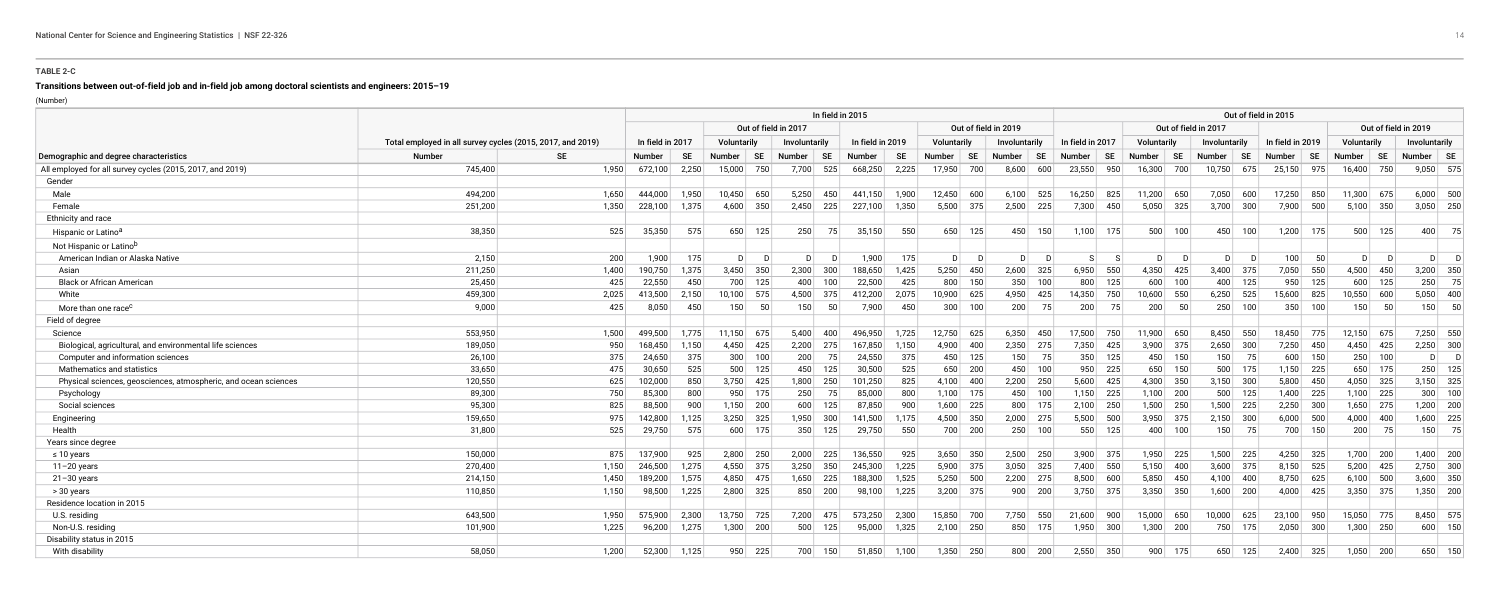#### **TABLE 2-C**

#### **Transitions between out-of-field job and in-field job among doctoral scientists and engineers: 2015–19**

(Number)

|                                        |                                                            |       |                  |           |                                    |            |                      |     | In field in 2015 |                            |     |                      |     |                                                                                                      |     |             |      |                      |     | Out of field in 2015    |     |             |     |                      |  |
|----------------------------------------|------------------------------------------------------------|-------|------------------|-----------|------------------------------------|------------|----------------------|-----|------------------|----------------------------|-----|----------------------|-----|------------------------------------------------------------------------------------------------------|-----|-------------|------|----------------------|-----|-------------------------|-----|-------------|-----|----------------------|--|
|                                        |                                                            |       |                  |           |                                    |            | Out of field in 2017 |     |                  |                            |     | Out of field in 2019 |     |                                                                                                      |     |             |      | Out of field in 2017 |     |                         |     |             |     | Out of field in 2019 |  |
|                                        | Total employed in all survey cycles (2015, 2017, and 2019) |       | In field in 2017 |           | Voluntarily                        |            | Involuntarily        |     | In field in 2019 | Voluntarily                |     | Involuntarily        |     | In field in 2017                                                                                     |     | Voluntarily |      | Involuntarily        |     | In field in 2019        |     | Voluntarily |     | Involuntarily        |  |
| Demographic and degree characteristics | Number                                                     |       | Number           | <b>SE</b> | Number   SE   Number   SE   Number |            |                      |     |                  | SE Number                  |     |                      |     | SE   Number   SE   Number   SE   Number   SE   Number   SE   Number   SE   Number   SE   Number   SE |     |             |      |                      |     |                         |     |             |     |                      |  |
| Without disability                     | 687,350                                                    | 2.250 | 619,750 2,450    |           | 14,050                             | $\sim$ 725 | 7,000                | 500 |                  | $616,400$ 2,350 16,600 650 |     |                      |     | 7,800 575 21,000 850                                                                                 |     | 15,400 700  |      |                      |     | $10,150$ 675 22,750 925 |     | 15,350 725  |     | 8,400 550            |  |
| Citizenship at graduation              |                                                            |       |                  |           |                                    |            |                      |     |                  |                            |     |                      |     |                                                                                                      |     |             |      |                      |     |                         |     |             |     |                      |  |
| U.S. citizen and permanent resident    | 513,900                                                    | 2.075 | 459,550          | 2,275     | 11,850                             | 625        | 5,250                | 375 | 458,200 2,300    | 12,600                     | 625 | 5,900                | 475 | 17,250                                                                                               |     | 12,500      | 600  | 7,500                | 525 | 18,550                  | 800 | 12.350      | 650 | $6,400$ 425          |  |
| Temporary visa holder                  | 231,500                                                    | 1,600 | 212,550          | 1,650     | 3,150                              | 300        | 2,450                | 325 | $210,050$ 1,725  | 5,350                      | 425 | 2,700                | 325 |                                                                                                      | 575 | 3,800       | 400⊺ | 3,250                |     | 6,600                   | 525 | 4,050       |     | $2,650$ 350          |  |

D = suppressed to avoid disclosure of confidential information. S = suppressed for reliability; coefficient of variation exceeds publication standards.

Numbers are rounded to the nearest 50. Standard errors are rounded up to the nearest 25. Detail may not add to total because of rounding. Residence location is based on reported living location on 1 February 2015. Survey a lifting 10 pounds, or concentrating, remembering, or making decisions. Those respondents who answered "moderate," "severe," or "unable to do" for any activity were classified as having a disability.

#### SE = standard error.

a Hispanic or Latino may be of any race.

b American Indian or Alaska Native, Asian, Black or African American, and White are single race.

<sup>c</sup> Other race includes Native Hawaiian or Other Pacific Islander and persons reporting more than one race who are not of Hispanic or Latino ethnicity.

#### **Note(s):**

#### **Source(s):**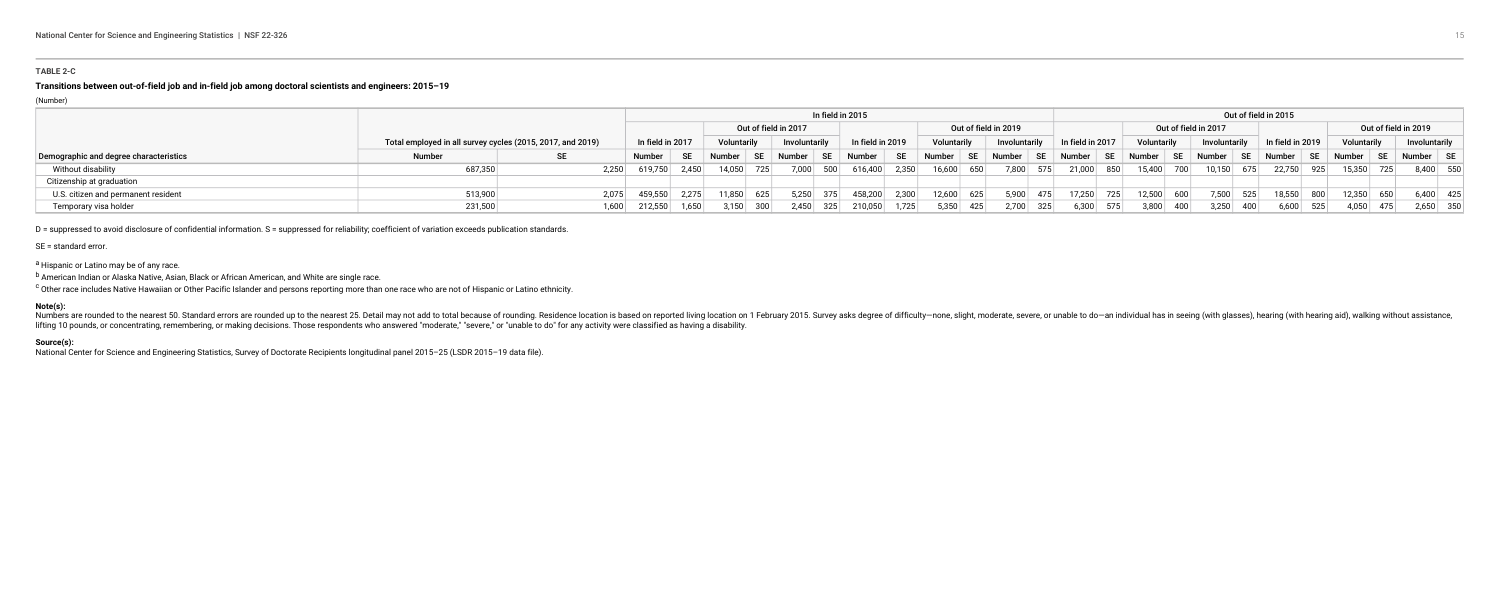#### **TABLE 2-D**

#### **Doctoral scientists and engineers, by demographic and degree characteristics and transitions into and out of the United States: 2015–19**

(Number)

<span id="page-15-0"></span>

|                                                                 |                                       |           |         |       |                          |           | In United States in 2015     |           |                          |           |                              |           |               |       |                          |           | Out of United States in 2015 |           |                          |           |                              |           |
|-----------------------------------------------------------------|---------------------------------------|-----------|---------|-------|--------------------------|-----------|------------------------------|-----------|--------------------------|-----------|------------------------------|-----------|---------------|-------|--------------------------|-----------|------------------------------|-----------|--------------------------|-----------|------------------------------|-----------|
|                                                                 | All doctoral scientists and engineers |           | Total   |       | In United States in 2017 |           | Out of United States in 2017 |           | In United States in 2019 |           | Out of United States in 2019 |           | Total         |       | In United States in 2017 |           | Out of United States in 2017 |           | In United States in 2019 |           | Out of United States in 2019 |           |
| Demographic and degree characteristics                          | <b>Total</b>                          | <b>SE</b> | Number  | SE    | Number                   | <b>SE</b> | Number                       | <b>SE</b> | Number                   | <b>SF</b> | Number                       | <b>SE</b> | <b>Number</b> | SE    | Number                   | <b>SE</b> | Number                       | <b>SE</b> | Number                   | <b>SE</b> | Number                       | <b>SE</b> |
| Total                                                           | 856,050                               | 1,500     | 742,750 | 1,850 | 734,000                  | 1,950     | 8,750                        | 600       | 733,300                  | 1,925     | 9,450                        | 525       | 113,300       | 1,250 | 8,150                    | 500       | 105,150                      | 1,175     | 10,700                   | 550       | 102,600                      | 1,250     |
| Gender                                                          |                                       |           |         |       |                          |           |                              |           |                          |           |                              |           |               |       |                          |           |                              |           |                          |           |                              |           |
| Male                                                            | 556,750                               | 1,475     | 473,050 | 1,775 | 466,600                  | 1,800     | 6,450                        | 525       | 466,300                  | 1,775     | 6,750                        | 500       | 83,700        | 1,225 | 5,850                    | 450       | 77,850                       | 1,150     | 7,600                    | 500       | 76,100                       | 1,225     |
| Female                                                          | 299,300                               | 950       | 269,700 | 1,125 | 267,400                  | 1,150     | 2,300                        | 275       | 267,000                  | 1,175     | 2,700                        | 300       | 29,600        | 700   | 2,300                    | 225       | 27,250                       | 700       | 3,050                    | 275       | 26,500                       | 700       |
| Ethnicity and race                                              |                                       |           |         |       |                          |           |                              |           |                          |           |                              |           |               |       |                          |           |                              |           |                          |           |                              |           |
| Hispanic or Latino <sup>a</sup>                                 | 43,100                                | 475       | 32,000  | 525   | 31,350                   | 550       | 600                          | 100       | 31,300                   | 550       | 650                          | 100       | 11,100        | 425   | 650                      | 100       | 10,500                       | 400       | 950                      | 175       | 10,200                       | 375       |
| Not Hispanic or Latino <sup>r</sup>                             |                                       |           |         |       |                          |           |                              |           |                          |           |                              |           |               |       |                          |           |                              |           |                          |           |                              |           |
| American Indian or Alaska Native                                | 2,450                                 | 200       | 2,300   | 200   | 2,300                    | 175       |                              |           | 2,300                    | 175       |                              |           | 100           | 75    | $\Box$                   | $\Gamma$  | 100                          | 75        |                          |           | 100                          | 75        |
| Asian                                                           | 237,150                               | 1,000     | 180,050 | 1,300 | 176,050                  | 1,375     | 4,050                        | 450       | 175,900                  | 1,350     | 4,150                        | 450       | 57,100        | 1,000 | 2,850                    | 325       | 54,300                       | 950       | 3,800                    | 350       | 53,300                       | 1,000     |
| <b>Black or African American</b>                                | 29,050                                | 400       | 26,200  | 450   | 25,950                   | 450       | 250                          | 50        | 25,900                   | 450       | 300                          | 75        | 2,900         | 250   | 200                      | 75        | 2,700                        | 250       | 300                      | 75        | 2,550                        | 225       |
| White                                                           | 534,100                               | 1,650     | 493,000 | 1,850 | 489,300                  | 1,900     | 3,700                        | 325       | 488,750                  | 900, 1    | 4,250                        | 325       | 41,100        | 950   | 4,450                    | 375       | 36,650                       | 900       | 5,600                    | 400       | 35,550                       | 925       |
| More than one race <sup>c</sup>                                 | 10,150                                | 450       | 9,200   | 425   | 9,100                    | 425       | 100                          | 50        | 9,150                    | 425       | 50                           | 50        | 950           | 200   | D                        |           | 900                          | 200       | 100                      | 25        | 850                          | 175       |
| Degree field                                                    |                                       |           |         |       |                          |           |                              |           |                          |           |                              |           |               |       |                          |           |                              |           |                          |           |                              |           |
| Science                                                         | 640,450                               | 1,350     | 560,200 | 1,725 | 553,550                  | 1,725     | 6,650                        | 450       | 552,900                  | 1,750     | 7,300                        | 450       | 80,250        | 1,075 | 5,900                    | 425       | 74,300                       | 1,050     | 7,500                    | 450       | 72,750                       | 1,050     |
| Biological, agricultural, and environmental life sciences       | 219,850                               | 800       | 196,100 | 1,100 | 194,250                  | 1,100     | 1,850                        | 225       | 193,950                  | 1,150     | 2,100                        | 250       | 23,750        | 750   | 1,400                    | 200       | 22,350                       | 725       | 2,050                    | 250       | 21,650                       | 675       |
| Computer and information sciences                               | 29,600                                | 175       | 25,300  | 300   | 24,950                   | 350       | 350                          | 100       | 24,750                   | 350       | 550                          | 150       | 4,300         | 275   | 450                      | 175       | 3,850                        | 300       | 500                      | 175       | 3,800                        | 300       |
| Mathematics and statistics                                      | 37,650                                | 425       | 30,700  | 500   | 30,200                   | 500       | 550                          | 175       | 30,200                   | 525       | 550                          | 150       | 6,950         | 350   | 550                      | 150       | 6,350                        | 350       | 500                      | 125       | 6,450                        | 350       |
| Physical sciences, geosciences, atmospheric, and ocean sciences | 139,100                               | 675       | 121,800 | 825   | 120,300                  | 825       | 1,500                        | 225       | 120,100                  | 850       | 1,750                        | 225       | 17,250        | 550   | 1,550                    | 225       | 15,700                       | 550       | 1,850                    | 225       | 15,400                       | 575       |
| Psychology                                                      | 105,000                               | 800       | 100,700 | 900   | 100,200                  | 900       | 500                          | 125       | 100,150                  | 875       | 600                          | 150       | 4,300         | 325   | 400                      | 125       | 3,900                        | 300       | 600                      | 150       | 3,700                        | 275       |
| Social sciences                                                 | 109,250                               | 775       | 85,550  | 900   | 83,650                   | 925       | 1,900                        | 225       | 83,750                   | 925       | 1,750                        | 200       | 23,750        | 650   | 1,550                    | 225       | 22,200                       | 650       | 2,000                    | 250       | 21,750                       | 650       |
| Engineering                                                     | 178,050                               | 700       | 148,950 | 900   | 147,100                  | 925       | 1,850                        | 350       | 147,050                  | 900       | 1,900                        | 300       | 29,100        | 800   | 1,750                    | 250       | 27,350                       | 775       | 2,700                    | 300       | 26,400                       | 750       |
| Health                                                          | 37,550                                | 425       | 33,600  | 575   | 33,350                   | 550       | 250                          | 125       | 33,350                   | 550       | 250                          | 100       | 3,950         | 350   | 500                      | 125       | 3,500                        | 325       | 500                      | 150       | 3,500                        | 325       |
| Years since degree                                              |                                       |           |         |       |                          |           |                              |           |                          |           |                              |           |               |       |                          |           |                              |           |                          |           |                              |           |
| $\leq 10$ years                                                 | 164,250                               | 675       | 141,900 | 875   | 139,450                  | 950       | 2,450                        | 250       | 139,100                  | 925       | 2,750                        | 250       | 22,350        | 650   | 2,600                    | 275       | 19,750                       | 625       | 4,000                    | 325       | 18,350                       | 575       |
| $11 - 20$ years                                                 | 291,850                               | 1,000     | 252,950 | 1,250 | 249,700                  | 1,325     | 3,250                        | 375       | 249,350                  | 1,275     | 3,600                        | 325       | 38,900        | 700   | 2,850                    | 300       | 36,050                       | 700       | 3,300                    | 275       | 35,600                       | 725       |
| $21 - 30$ years                                                 | 243,350                               | 1,325     | 206,950 | 1,350 | 204,750                  | 1,375     | 2,200                        | 275       | 204,800                  | 1,375     | 2,150                        | 275       | 36,400        | 775   | 2,000                    | 225       | 34,450                       | 750       | 2,350                    | 275       | 34,100                       | 725       |
| > 30 years                                                      | 156,600                               | 1,225     | 141,000 | 1,300 | 140,100                  | 1,325     | 900                          | 200       | 140,000                  | 1,325     | 950                          | 225       | 15,600        | 675   | 700                      | 175       | 14,950                       | 650       | 1,000                    | 200       | 14,600                       | 650       |
| Disability status in 2015                                       |                                       |           |         |       |                          |           |                              |           |                          |           |                              |           |               |       |                          |           |                              |           |                          |           |                              |           |
| With disability                                                 | 71,700                                | 1,250     | 60,100  | 1,175 | 59,300                   | 1,175     | 850                          | 175       | 59,350                   | 1,175     | 750                          | 175       | 11,600        | 550   | 600                      | 175       | 11,000                       | 550       | 800                      | 150       | 10,800                       | 550       |
| Without disability                                              | 784,350                               | 1,950     | 682,650 | 2,125 | 674,750                  | 2,125     | 7,900                        | 525       | 673,950                  | 2,175     | 8,700                        | 475       | 101,700       | 1,250 | 7,550                    | 475       | 94,150                       | 1,175     | 9,900                    | 525       | 91,800                       | 1,225     |
| Citizenship at graduation                                       |                                       |           |         |       |                          |           |                              |           |                          |           |                              |           |               |       |                          |           |                              |           |                          |           |                              |           |
| U.S. citizen and permanent resident                             | 598,950                               | 2,075     | 573,600 | 2,000 | 569,900                  | 2,050     | 3,700                        | 325       | 569,150                  | 2,025     | 4,450                        | 350       | 25,350        | 800   | 4,350                    | 350       | 21,000                       | 775       | 5,550                    | 375       | 19,850                       | 750       |
| Temporary visa holder                                           | 257,100                               | 1,600     | 169,150 | 1,650 | 164,100                  | 1,700     | 5,050                        | 475       | 164,150                  | 1,700     | 5,050                        | 425       | 87,900        | 1,250 | 3,800                    | 350       | 84,100                       | 1,200     | 5,150                    | 400       | 82,750                       | 1,200     |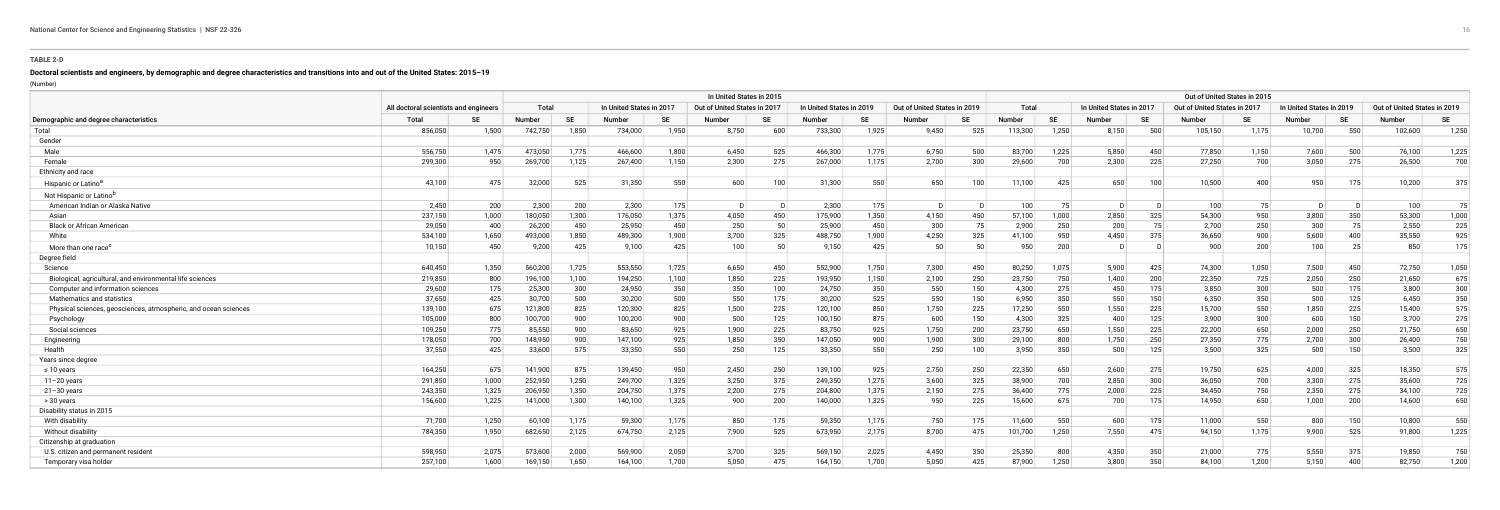17<br>
National Center for Science and Engineering Statistics | NSF 22-326

D = suppressed to avoid disclosure of confidential information.

SE = standard error.

a Hispanic or Latino may be of any race.

b American Indian or Alaska Native, Asian, Black or African American, and White are single race.

<sup>c</sup> Other race includes Native Hawaiian or Other Pacific Islander and persons reporting more than one race who are not of Hispanic or Latino ethnicity.

#### **Note(s):**

Numbers are rounded to the nearest 50. Standard errors are rounded up to the nearest 50. Detail may not add to total because of rounding. Residence location is based on reported living location is based on reported living respondents who answered "moderate," "severe," or "unable to do" for any activity were classified as having a disability.

#### **Source(s):**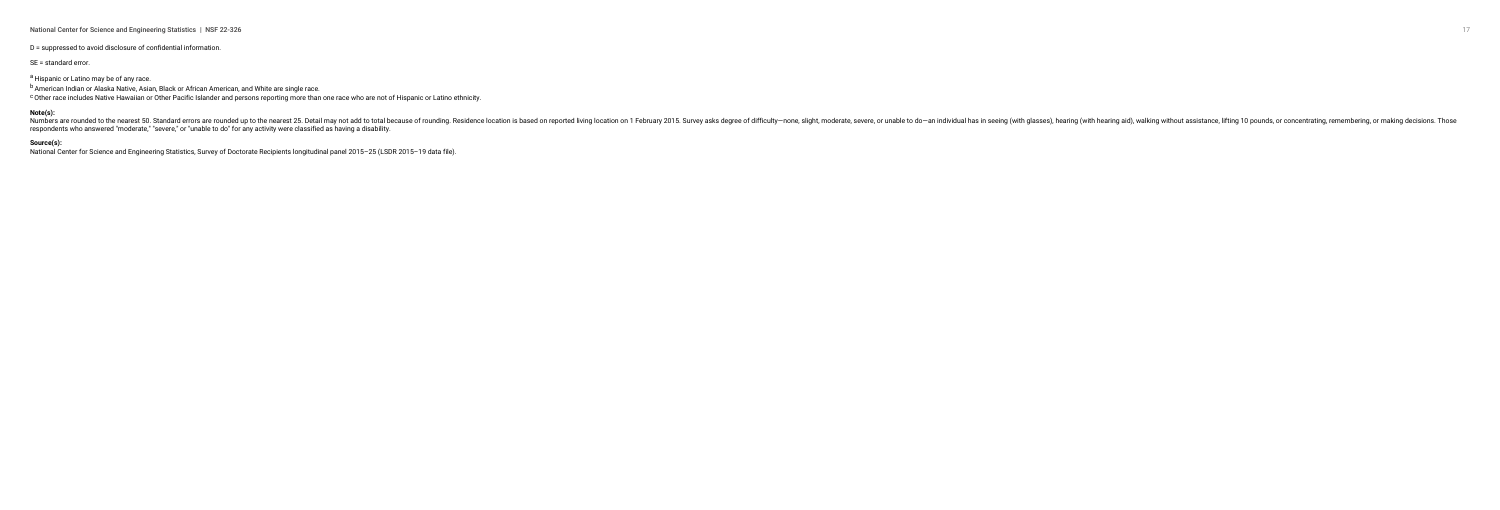## <span id="page-17-0"></span>**Technical Notes**

### **Survey Overview**

*Purpose.* The Survey of Doctorate Recipients (SDR), conducted by the National Center for Science and Engineering Statistics (NCSES) within the National Science Foundation (NSF) and by the National Institutes of Health, provides data on the characteristics of science, engineering, and health (SEH) doctorate degree holders. A research doctorate is a doctoral degree that (1) requires the completion of an original intellectual contribution in the form of a dissertation or an equivalent culminating project (e.g., a published manuscript) and (2) is not primarily intended as a degree for the practice of a profession. The most common research doctorate degree is the PhD. The SDR samples individuals who have earned an SEH research doctorate from a U.S. academic institution and are less than 76 years of age. The longitudinal subsample of the 2015 SDR (LSDR 2015–25 panel) was selected from among those who were 65 or younger as of 1 February 2015 and responded to the 2015 SDR.

Some of the education and demographic information in the SDR comes from the Survey of Earned Doctorates (SED, <https://www.nsf.gov/statistics/srvydoctorates/>), an annual census of research doctorates earned in the United States. The SED provides the sampling frame for the SDR through its annual update of the longstanding Doctorate Records File (DRF), a cumulative listing of all U.S.-earned doctorate recipients dating back to 1920.

The technical notes in the SDR data tables for 2015, 2017, and 2019 ([https://www.nsf.gov/statistics/srvydoctoratework/](https://www.nsf.gov/statistics/srvydoctoratework/#tabs-2) [#tabs-2](https://www.nsf.gov/statistics/srvydoctoratework/#tabs-2)) provide overviews of the baseline and two follow up SDR surveys, which form the basis of the longitudinal data of the LSDR panel for the period 2015–19. Information for data collection authority, survey contractor, survey authority, and major changes to each survey cycle is also provided in the technical notes of these survey cycles.

## **Key Survey Information**

*Frequency.* Biennial.

*Initial survey year.* 2015.

*Reference period.* The week of 1 February 2015, 2017, and 2019.

*Response unit.* Individuals with an SEH research doctorate from a U.S. academic institution.

*Sample or census.* Sample.

*Population size.* Approximately 860,300 individuals; 85% resided in the United States during all three survey reference periods.

*Sample size.* 40,148 individuals.

*Key variables.*

- Demographics (e.g., age, sex, race, ethnicity, and citizenship)
- Educational history ●
- Employment status ●
- Field of degree ●
- **Occupation** ●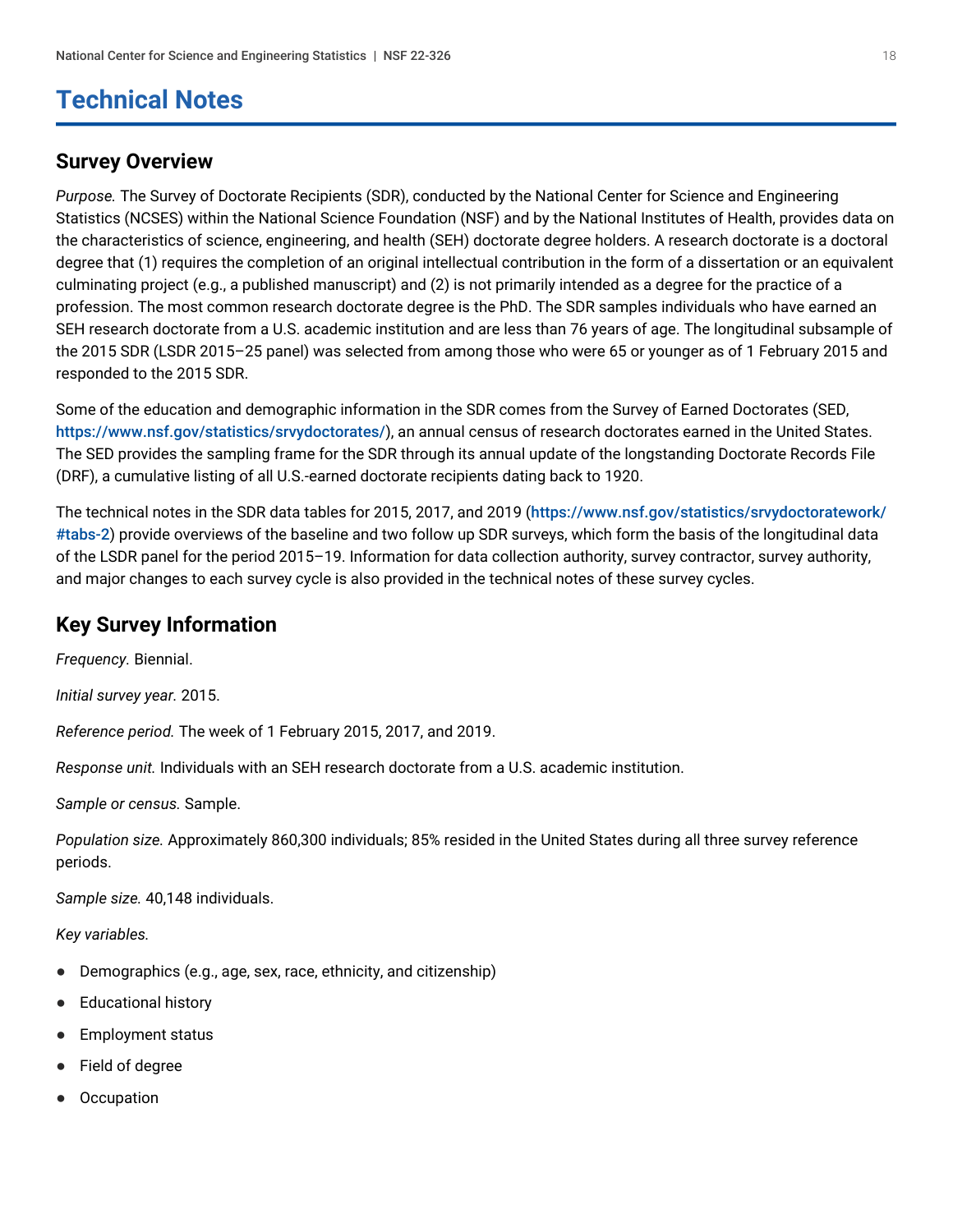## **Survey Design**

*Target population.* The target population of the LSDR 2015–25 panel includes individuals that meet the following criteria:

- Earned an SEH research doctorate from a U.S. academic institution prior to 1 July 2013.
- Are not institutionalized or terminally ill on 1 February 2015.
- Are less than 65 years of age as of 1 February 2015.  $\bullet$

*Sampling frame.* The sampling frame of the LSDR 2015–25 panel consists of 66,270 eligible 2015 SDR respondents.

*Sample design.* A stratified sampling with proportional allocation was implemented. The sample stratification design defined strata by crossing four 2015 survey outcome variables: employment sector, age group, underrepresented minority indicator, and sex. In addition, seven 2015 survey outcome variables are used as implicit stratification variables in selecting the sample: field of degree, residential location, citizenship when awarded degree, sex, race and ethnicity, disability indicator, and years since degree. The stratification was implemented to strengthen reporting by baseline employment characteristics and minority groups.

The overall sampling rate was about 1 in 20 (4.7%), although sampling rates varied across strata.

### **Data Collection and Processing Methods**

Technical notes in the SDR data tables for 2015, 2017, and 2019 detail methods used in each survey cycle for data collection, quality assurance procedures, data editing and coding, and item-level missing data imputation ([https://](https://www.nsf.gov/statistics/srvydoctoratework/#tabs-2) [www.nsf.gov/statistics/srvydoctoratework/#tabs-2](https://www.nsf.gov/statistics/srvydoctoratework/#tabs-2)).

Of the 40,148 persons in the sample for the LSDR 2015–25 panel, 6,147 did not complete the 2017 SDR, 10,164 did not complete the 2019 SDR, and 3,897 did not complete both the 2017 and 2019 SDR. Out of the 40,148 sampled cases, 36,399 individuals who responded at least once after 2015 or who became permanently ineligible in 2017 or 2019 were included in the released 2015–19 LSDR data file.

*Imputation.* For sample cases who did not complete the 2017 SDR form or the 2019 SDR form, hot-deck imputation was conducted to impute all variables in a selected set of 32 critical items. The donor pool for the imputation utilized all sample cases in the frame that responded to all three SDR surveys—2015, 2017, and 2019—regardless of whether they were selected into the LSDR panel. Other item-level missing data imputed in each survey cycle were retained without being re-imputed.

*Weighting.* Because the SDR is based on a complex sampling design and subject to nonresponse bias, sampling weights were created for each respondent to support unbiased population estimates. The final analysis weights from the SDR 2015 were used for computing the initial base weight for the LSDR 2015–25 panel. The 2015 final analysis weights account for: differential sampling rates, adjustments for unknown eligibility, adjustments for nonresponse, and adjustments to align the sample distribution with the DRF distribution with respect to gender, race and ethnicity, degree year, and degree field. The initial panel base weight is the 2015 final weight divided by the probability of selection for the longitudinal sample.

Raking adjustments were made to the panel base weights to compensate for cases that were not included in the 2015–19 LSDR final data file while aligning the weighted sample distribution with the population totals. The raking variables include field of degree, year of award, sex, race and ethnicity, citizenship status, residence as of 1 February 2015 (in or outside the U.S.), along with labor force status, employment sector, and disability status. The final longitudinal sample weights enable data users to derive survey-based estimates of the LSDR target population.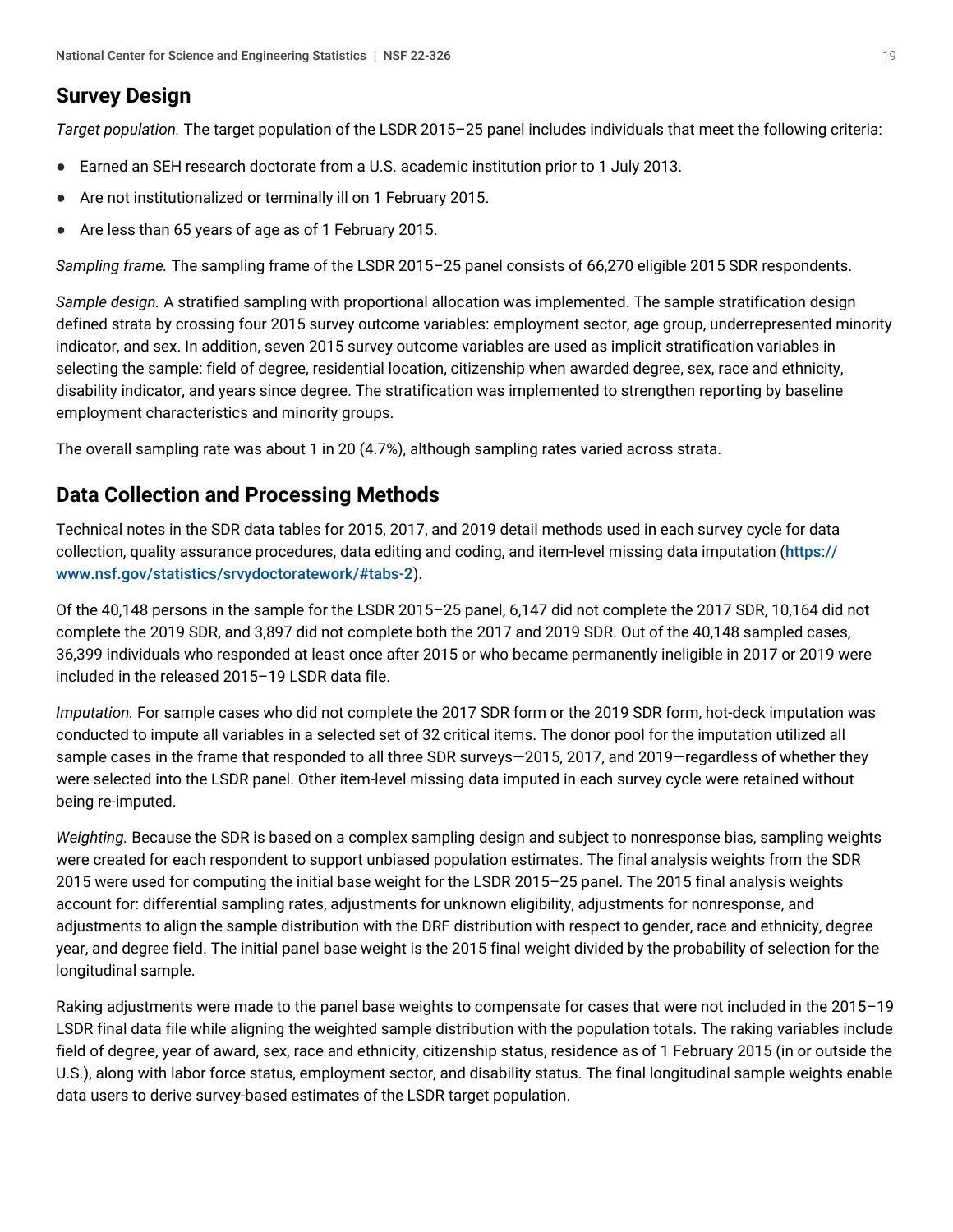*Variance estimation.* The successive difference replication method (SDRM) was used to develop replicate weights for variance estimation. The theoretical basis for the SDRM is described in Wolter (1984) and in Fay and Train (1995). As with any replication method, successive difference replication involves constructing a number of subsamples (replicates) from the full sample and computing the statistic of interest for each replicate. The mean square error of the replicate estimates around their corresponding full sample estimate provides an estimate of the sampling variance of the statistic of interest. The final 2015–19 LSDR data file includes 104 sets of replicate weights.

*Disclosure protection.* To protect against the disclosure of confidential information provided by SDR respondents, the estimates presented in data tables are rounded to the nearest 50, although calculations of percentages are based on unrounded estimates.

Data table cell values based on counts of respondents that fall below a predetermined threshold are deemed to be sensitive to potential disclosure, and the letter "D" indicates this type of suppression in a table cell.

## **Survey Quality Measures**

*Sampling error.* SDR estimates are subject to sampling errors. Estimates of sampling errors associated with this survey were calculated using replicate weights and are included in each table of estimates. Data table estimates with a coefficient of variation (that is, the estimate divided by the standard error) that exceeds a predetermined threshold are deemed unreliable and are suppressed. The letter "S" indicates this type of suppression in a table cell.

*Coverage error.* Coverage error occurs in sample estimates when the sampling frame does not accurately represent the target population and is a type of nonsampling error. The initial SDR sampling frame is the DRF which is derived from the SED, a census survey of research doctorates awarded annually in the United States. To the extent that the DRF does not include all awarded research doctorates, the SDR would suffer from undercoverage. Reporting errors in the SED could lead to incorrect classification of doctorates as not having earned an SEH research doctorate, which could result in further undercoverage.

*Nonresponse error.* The weighted response rate for the baseline survey (2015 SDR) was 66%; the unweighted response rate was 68%. Results from the research and analysis of SDR nonresponse trends have been used in the development of the nonresponse weighting adjustments to minimize the potential for nonresponse bias in the SDR estimates. The raking adjustment, as mentioned above, further align the LSDR sample representation to the target population to account for panel attrition.

*Measurement error.* The SDR is subject to reporting errors from differences in interpretation of questions and by modality (Web, mail, and CATI).

## **Data Comparability and Changes**

*Data comparability.* The 2015–19 LSDR data file is the first release of longitudinal data from the LSDR 2015–25 panel. The survey questions remained the same across the three survey cycles. The 2015 SDR sample design improved population coverage in the 2015, 2017, and 2019 survey cycles to include all SEH doctorates awarded by U.S. institutions regardless of the academic year of award or the graduate's post-graduation residency location.

*Changes in survey coverage and population.* None.

*Changes in data processing.* None.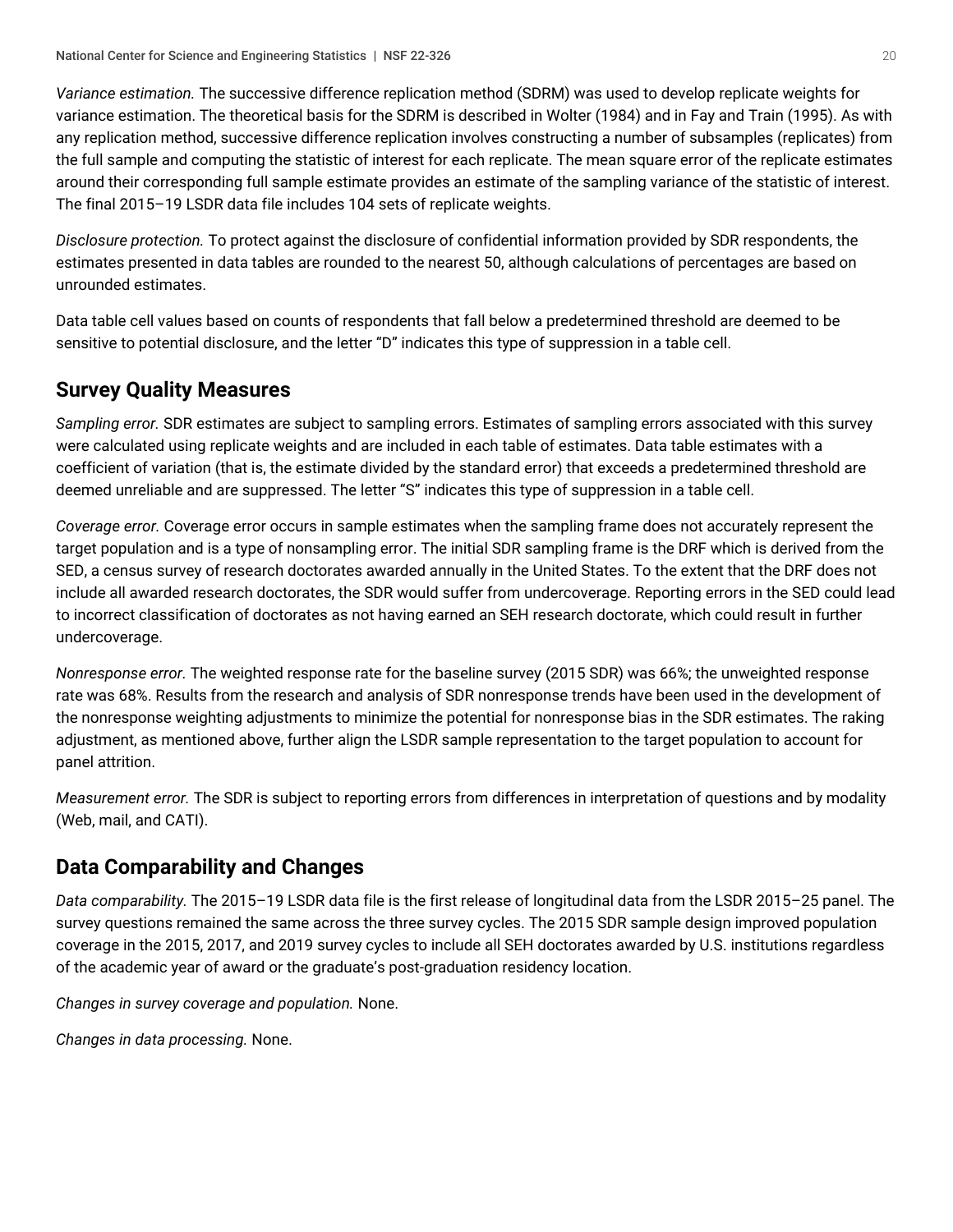## **Definitions**

*Field of doctorate.* The doctoral field is as specified by the respondent in the SED at the time of degree conferral. The more than 200 SED coded fields were subsequently recoded to the 77 field-of-study codes used in the SDR questionnaire. (See SDR 2019 [technical table A-1](https://ncses.nsf.gov/pubs/nsf21320) for a list and cross-classification of the 77 SDR detailed fields of degree based on the ToD with over 200 fine fields of degree reported in the SED sampling frame.)

*Full-time and part-time employment.* Full-time (working 35 hours or more per week) and part-time (working less than 35 hours per week) employment status is for the principal job only and not for all jobs held in the labor force. For example, an individual could work part time in his or her principal job but full time in the labor force. Full-time and part-time employment status is not comparable to data reported before 2006, when no distinction was made between the principal job and the other jobs held by the individual.

*Involuntarily out-of-field rate.* Involuntarily out-of-field rate is the percentage of employed individuals who reported, for their principal job, working in an area not related to the first doctoral degree at least partially because a job in their doctoral field was not available.

*Labor-force participation rate.* The labor-force participation rate is the ratio (E + U) / P, where E (employed) + U (unemployed; not-employed and actively seeking work) = the total labor force, and P = population, defined as all noninstitutionalized SEH doctorate holders less than 76 years of age on the survey reference date and who earned their doctorate from a U.S. institution.

*Occupation data.* The occupational classification of the respondent was based on his or her principal job (including job title) held during the reference week—or on his or her last job held, if not employed in the reference week (survey questions A5 and A6 as well as A19 and A20). Also used in the occupational classification was a respondent-selected job code (survey questions A7 and A21). (See SDR 2019 [technical table A-2](https://ncses.nsf.gov/pubs/nsf21320) for a list and classification of occupations reported in the SDR.)

*Race and ethnicity.* Ethnicity is defined as Hispanic or Latino or not Hispanic or Latino. Values for those selecting a single race include American Indian or Alaska Native, Asian, Black or African American, Native Hawaiian or Other Pacific Islander, and White. Persons who report more than one race and who are not of Hispanic or Latino ethnicity also have a separate value. Race and ethnicity data are from the SED and prior rounds of the SDR. The most recently reported race and ethnicity data are given precedence.

*Salary.* Median annual salaries are reported for the principal job, rounded to the nearest \$1,000, and computed for full-time employed SEH doctorate holders only. For individuals employed by educational institutions, no accommodation was made to convert academic year salaries to calendar year salaries. Users are advised that, due to changes in the salary question after 1993, salary data for 1995–2019 are not strictly comparable with 1993 salary data.

*Sector of employment.* Employment sector is a derived variable based on responses to questionnaire items A13, A14, and A15. Questionnaire item A13 (type of principal employer) includes a separate response "In a non-U.S. government at any level" as of the 2015 survey. In the data tables, the category 4-year educational institutions include 4-year colleges or universities, medical schools (including university-affiliated hospitals or medical centers), and university-affiliated research institutes. Other educational institutions include 2-year colleges, community colleges, technical institutes, precollege institutions, and other educational institutions (which respondents reported verbatim in the survey questionnaire). Users should note that prior to 2008 these other educational institutions that were written verbatim by respondents were grouped with 4-year educational institutions rather than with 2-year colleges. Private, for-profit includes respondents who were self-employed in an incorporated business. Self-employed includes respondents who were selfemployed or were a business owner in a non-incorporated business.

*Unemployment rate.* The unemployment rate (RU) is the ratio U / (E + U), where U = unemployed (not-employed and actively seeking work), and E (employed)  $+ U =$  the total labor force.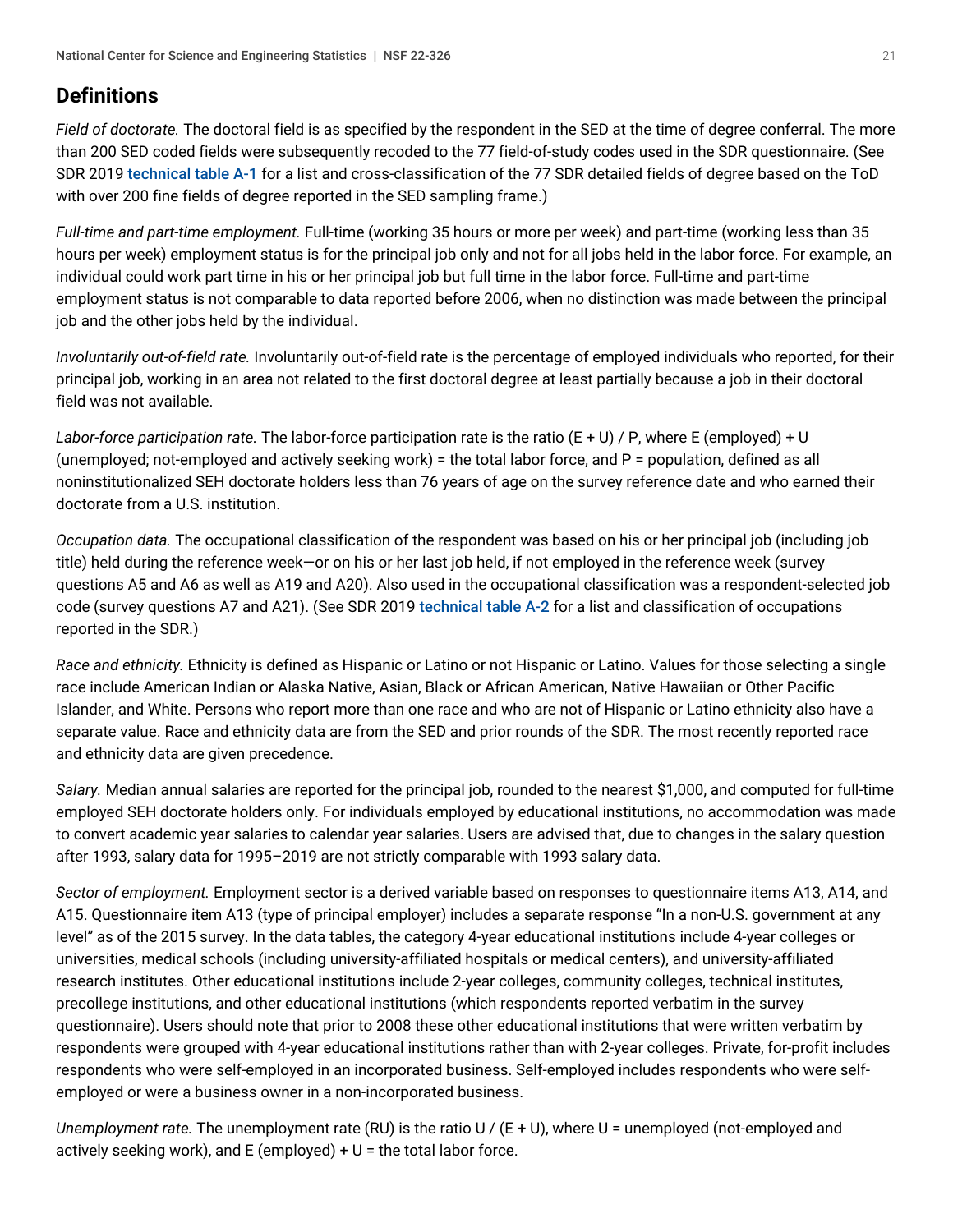### **References**

Fay RE, Train GF. 1995. Aspects of survey and model-based postcensal estimation of income and poverty characteristics for states and counties. *American Statistical Association Proceedings of the Section on Government Statistics,* 154–59.

Wolter K. 1984. An investigation of some estimators of variance for systematic sampling. *Journal of the American Statistical Association* 79(388):781–90.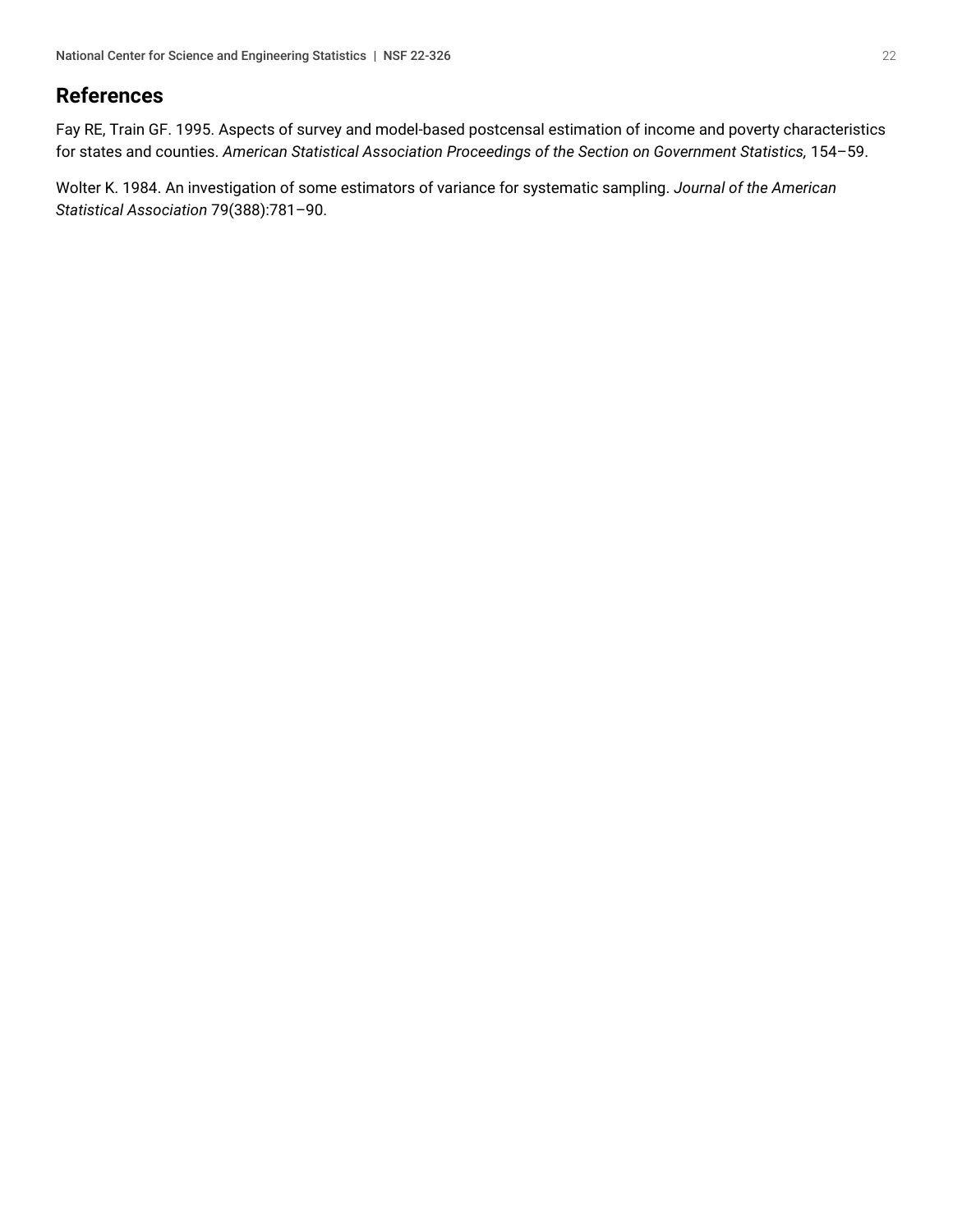## <span id="page-22-0"></span>**Acknowledgments and Suggested Citation**

### **Acknowledgments**

Daniel Foley, Wan-Ying Chang, and Lynn Milan of the National Center for Science and Engineering Statistics (NCSES) developed and coordinated this report under the leadership of Emilda B. Rivers, NCSES Director; Vipin Arora, NCSES Deputy Director; John Finamore, NCSES Chief Statistician; and Rebecca L. Morrison, (acting) NCSES Program Director. Jock Black (NCSES) reviewed the report.

Under NCSES contract with Westat, the Westat statistical team led by Shelley Brock compiled the data file for this report. Publication processing support was provided by Christine Hamel, Tanya Gore, and Joe Newman (NCSES).

NCSES thanks the doctorate recipients for their generous time and effort in contributing to the information included in this report.

## **Suggested Citation**

National Center for Science and Engineering Statistics (NCSES). 2022. *Survey of Doctorate Recipients, Longitudinal Data: 2015–19*. NSF 22-326. Alexandria, VA: National Science Foundation. Available at <https://ncses.nsf.gov/pubs/nsf22326/>.